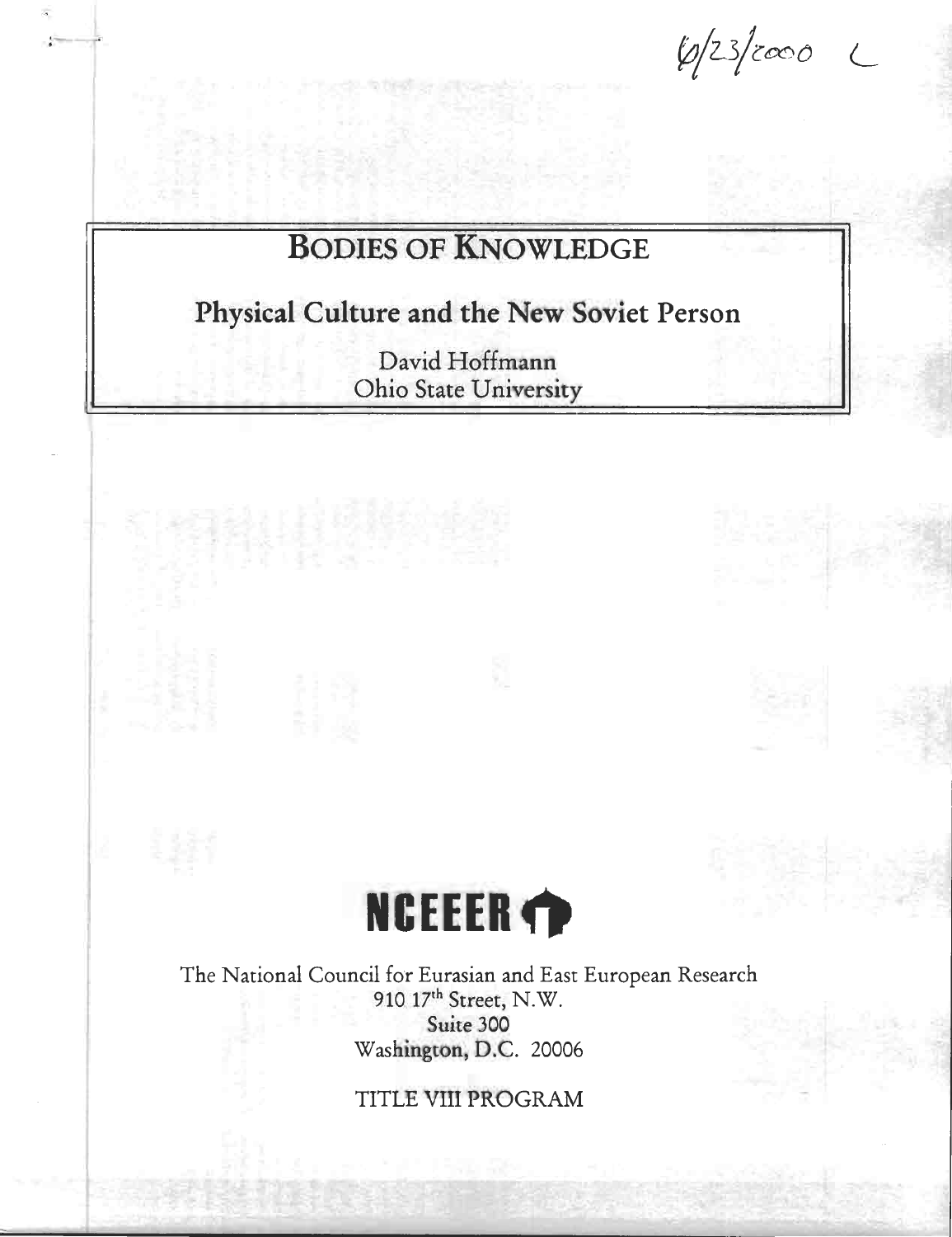### Project**Information**-

| Sponsoring Institution:         | Ohio State University |
|---------------------------------|-----------------------|
| Principal Investigator:         | David Hoffmann        |
| <b>Council Contract Number:</b> | $814 - 3g$            |
| Date:                           | June 20, 2000         |

## **Copyright Information**

Individual researchers retain the copyright on their work products derived from research funded through a contract or grant from the National Council for Eurasian and East European Research (NCEEER) . However, the NCEEER and the United States Government have the right to duplicate and disseminate, in written and electronic form, reports submitted to NCEEER to fulfill Contract or Grant Agreements either (a) for NCEEER 's own internal use, or (b) for use by the United States Government, and as follows: (1) for further dissemination to domestic, international, and foreign governments, entities and/or individuals to serve official United States Government purposes or (2) for dissemination in accordance with the Freedom of Information Act or other law or policy of the United States Government granting the public access to documents held by the United States Government . Neither NCEEER nor the United States Government nor any recipient of this Report may use it for commercial sale.

The work leading to this report was supported in part by contract or grant funds provided by the National Council for Eurasian and East European Research, funds which were made available by the U .S. Department of State under Title VIII (The Soviet-East European Research and Training Act of 1983, as amended) . The analysis and interpretations contained herein are those of the author.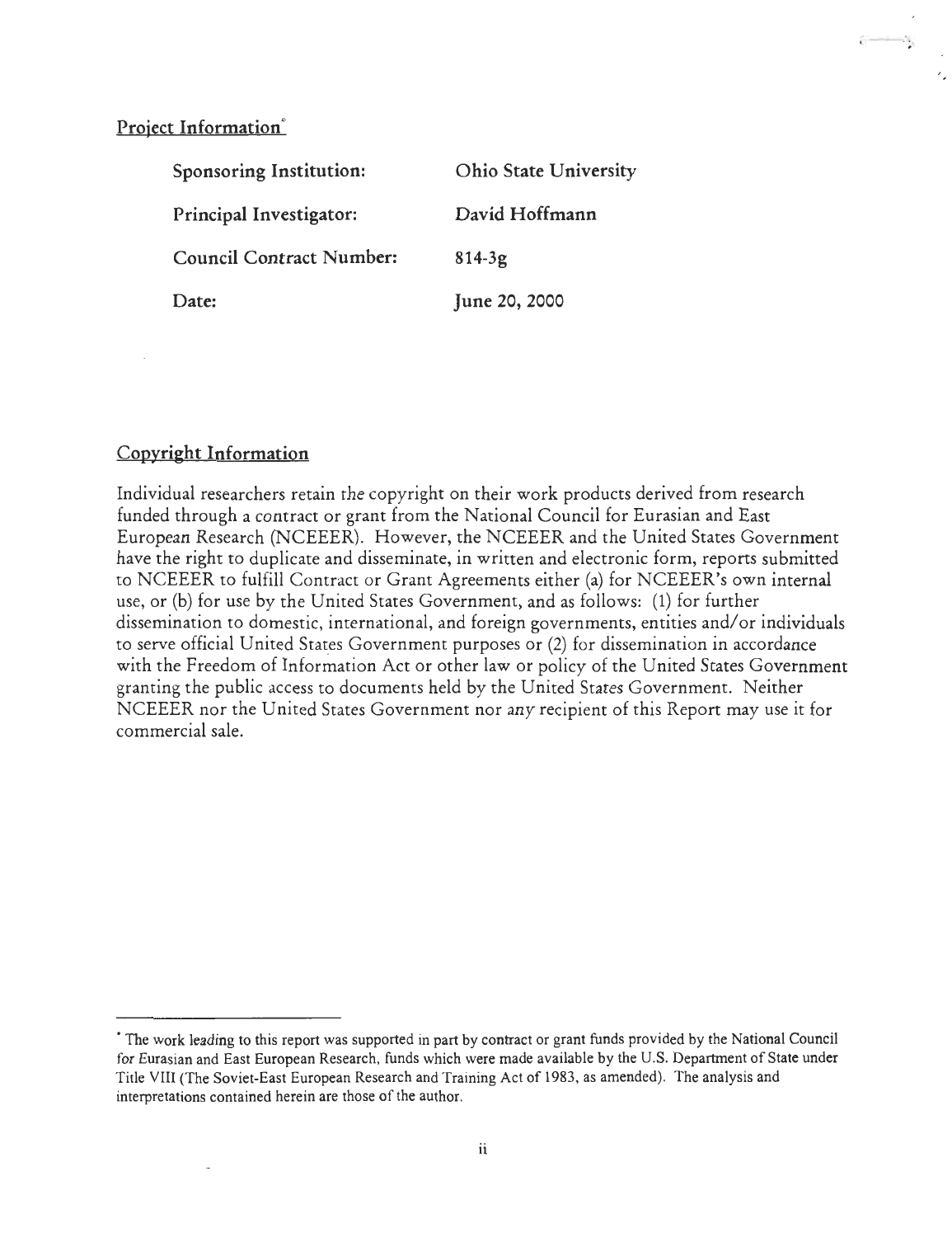#### **Executive summary**

Early Soviet leaders saw physical culture as an essential element in the construction of socialism and the creation of the New Soviet Person. Between 1917 and 1941 they instituted widespread programs to promote bodily health and fitness. A healthy and fit population represented an important resource in an age of large-scale industrial manufacturing and mass warfare. In addition, Soviet officials saw physical culture as something that would create harmonious individuals upon which a collective, socialist society could be built.

Once the Soviet government included physical culture as part of its revolutionary project to remake individuals and society, it launched a myriad of studies and programs focused on bodily health. It first compiled statistics on the population's level of physical fitness . The categories in which this statistical knowledge was assembled in turn influenced Soviet officials' perceptions of their tasks and the programs they initiated. Another influence on Soviet programs were physical culture initiatives in other countries. The physical culture movement was by no means limited to the Soviet Union, and by the 1930s the Soviet government closely monitored and often imitated physical fitness efforts in other countries. It was with the rising international tensions of the late 1930s that Soviet physical culture assumed its extreme militaristic character. This paper explores the motivations behind the physical culture movement, and also examines the forms the movement took .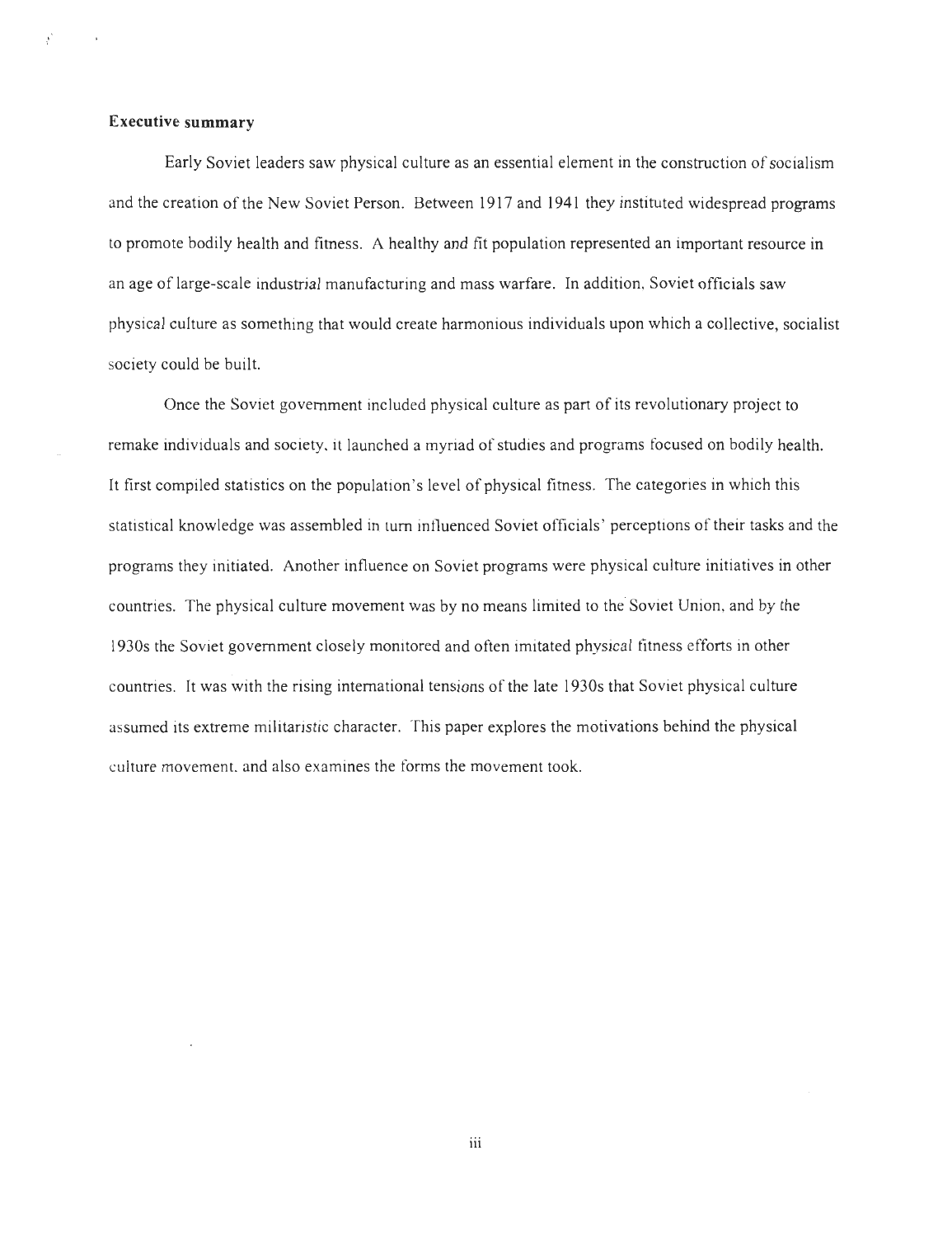In October 1920, the Soviet government issued a decree entitled "On the physical upbringing of the juvenile population," which stated, "it is essential for the laboring population to have physical and mental strengths in order to move forward on the path of socialist construction ." The decree called for physical culture activities in all schools, for extra-curricular athletic programs (including those for preschool children), and for the overall expansion of physical culture in everyday life.<sup>1</sup> Soviet leaders saw physical culture as an essential element in the construction of socialism and the creation of the New Soviet Person. Between 1917 and 1941 they instituted widespread programs to promote bodily health and fitness. A healthy and fit population represented an important resource in an age of large-scale industrial manufacturing and mass warfare. Physical exercise ensured the labor capacity and military preparedness of Soviet citizens .

Physical culture also served the Soviet government's larger aspiration to restore social harmony and remake humankind. Consider a 1920 Commissariat of Health report entitled, "The Tasks of Physical Culture." The report stressed the necessity of physical culture both "to make the population healthy" and "to create the harmonious and complete individual (garmonichnaia i tselostnaia lichnost'), from which one can expect qualities of the most benefit for the common good."<sup>2</sup> Soviet officials saw physical culture as something that would create harmonious individuals upon which a collective, socialist society could be built.

State concern with the population's health and physical capacity dated from the seventeenth century, and it grew in both urgency and ambition with the rise of modern medicine in the nineteenth century. From this perspective, Soviet physical culture may be considered part of what Foucault termed "anatomo-politics" – government and expert intervention to improve people's bodily health for the sake of economic and political power. Indeed, as the above quotations indicate, Soviet leaders saw physical culture as a means to ensure the health and maximize the labor potential of the population . These instrumentalist state concerns seemed to contradict the more idealistic goal of creating harmonious and complete individuals. But according to Soviet ideology, individuals achieved personal fulfillment only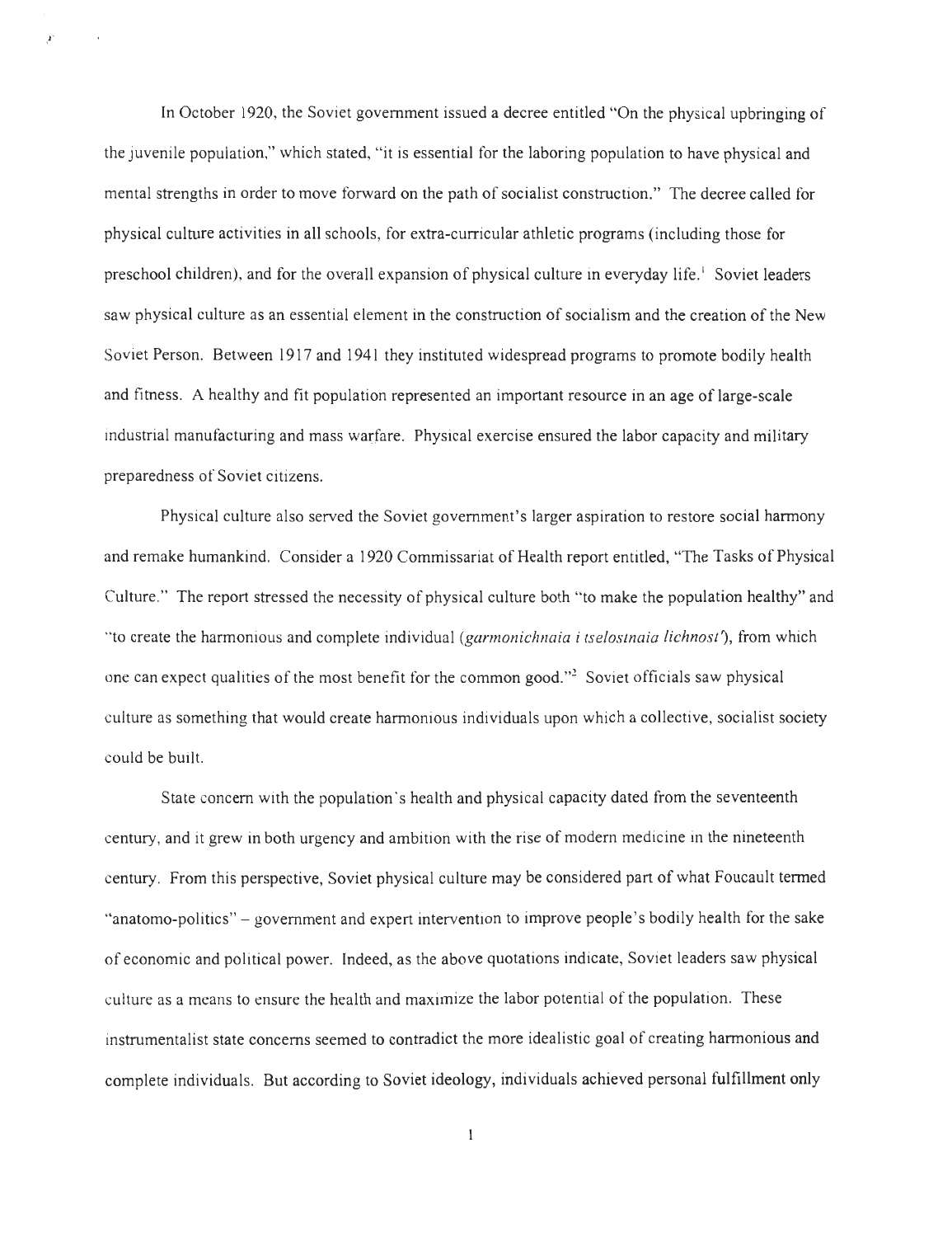by contributing to the collective task of building socialism . Physical culture offered a means both to prepare Soyiet citizens physically for this contribution and to fashion them into the New Soviet Persons who would actuate socialist society.

In addition to discussing the motivations behind the physical culture movement, I will also examine the forms the movement took. Once the Soviet government included physical culture as part of its revolutionary project to remake individuals and society, it launched a myriad of studies and programs focused on bodily health. It first compiled statistics on the population's level of physical fitness – a process that entailed government access to measure and categorize people's bodies . The categories in which this statistical knowledge was assembled in turn influenced Soviet officials' perceptions of their tasks and the programs they initiated. Another influence on Soviet programs were physical culture initiatives in other countries. The physical culture movement was by no means limited to the Soviet Union, and by the 1930s the Soviet government closely monitored and often imitated physical fitness efforts in other countries. It was with the rising international tensions of the late 1930s that Soviet physical culture assumed its extreme militaristic character.

#### Anatomo-politics and social harmony

According to Foucault, a new form of power over life emerged in the seventeenth century, one "centered on the body as a machine: its disciplining, the optimization of its capabilities, the extortion of its forces."<sup>3</sup> This "anatomo-politics of the human body" stemmed in part from cameralist thought and the realization that economic power depended upon the size and labor capabilities of the population. By the nineteenth century, developments in social science and modern medicine had magnified the ambitions of state officials, social reformers, and medical personnel alike in their quest to solve socia <sup>l</sup> problems and ensure the health and productive capacity of the population . Advancements in physiology and epidemiology, in particular, fueled a sense that state health programs could radically reduce disease and disability and hence guarantee the population's ability to work .

 $\overline{2}$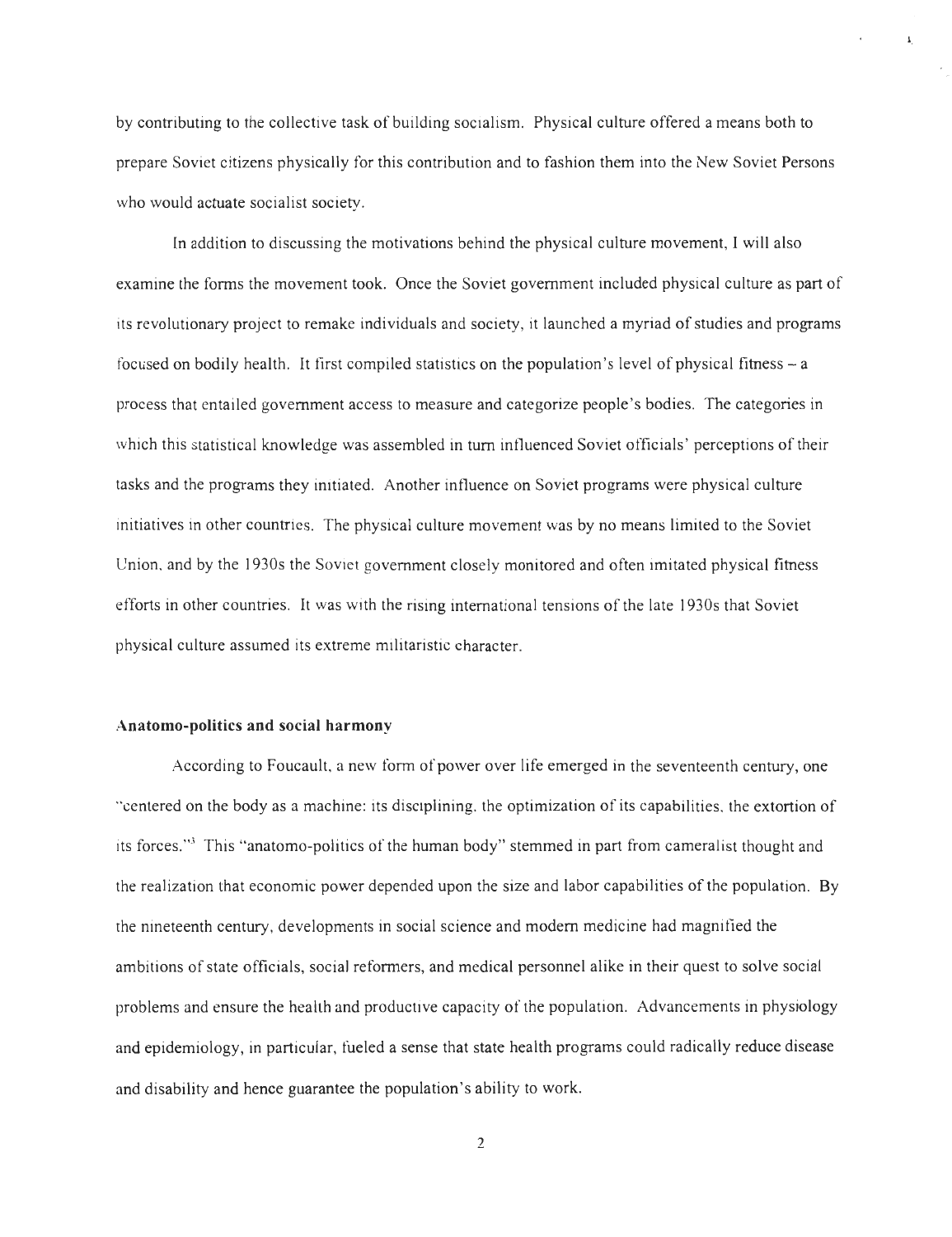Much of nineteenth-century European social thought focused on questions surrounding labor, and Marxism was no exception. Marxist ideology glorified labor as an activity that, when not alienated and exploited as under capitalism, afforded pleasure and fulfillment. Soviet Marxism likewise placed special emphasis on labor not only as a social obligation but also as a means to personal fulfillment, and Soviet officials saw physical culture as a way to prepare people for labor. The commissar of Health, Nikolai Semashko, called physical culture "one of the principal links to labor and to work ability."<sup>4</sup> Official reports touted physical culture as a means to teach peasants to work rationally and effectively. ' One physical culture expert, K . Mechonoshin, argued that exercise would instill in youth an appreciation of labor's importance and would increase work efficiency.<sup>6</sup> Studies on labor productivity showed that workers who did physical exercises at the start of the workday and during breaks were more productive than workers who did not.<sup>7</sup> Labor hero Aleksei Stakhanov endorsed physical culture as something that "disciplines people, and instills in them new strengths and enthusiasm ( *bodrost ') . "8*

Beyond the practical aim of increasing the population's labor capacity, physical culture offered a means to transform people's attitude toward work . New fields of labor gymnastics and labor sports were developed by Soviet physical culture specialists in the  $1920s<sup>9</sup>$  Soviet physical culture pageants sometimes combined labor and sports images in an allusion to Marx's prophesy that work would become pleasurable.<sup>10</sup> Of course Marx's vision of unalienated labor was based primarily upon the fact that workers would reap the benefits of their own work. But it also relied upon a notion of labor as voluntary, recreational and fulfilling. By portraying physical labor as akin to recreational exercise, Soviet authorities sought to instill a new attitude toward work. "

The renowned Soyiet theater director Vsevolod Meierhold applied these ideas about labor in his techniques to train actors. In a 1922 lecture entitled "The Actor of the Future and Biomechanics, " Meierhold argued that the actor "will be working in a society where labor is no longer regarded as a curse but as a joyful, vital necessity." Under socialism, workers would no longer avoid labor, as long as they could be revitalized to overcome fatigue . "Under ideal conditions," according to Meierhold, "a rest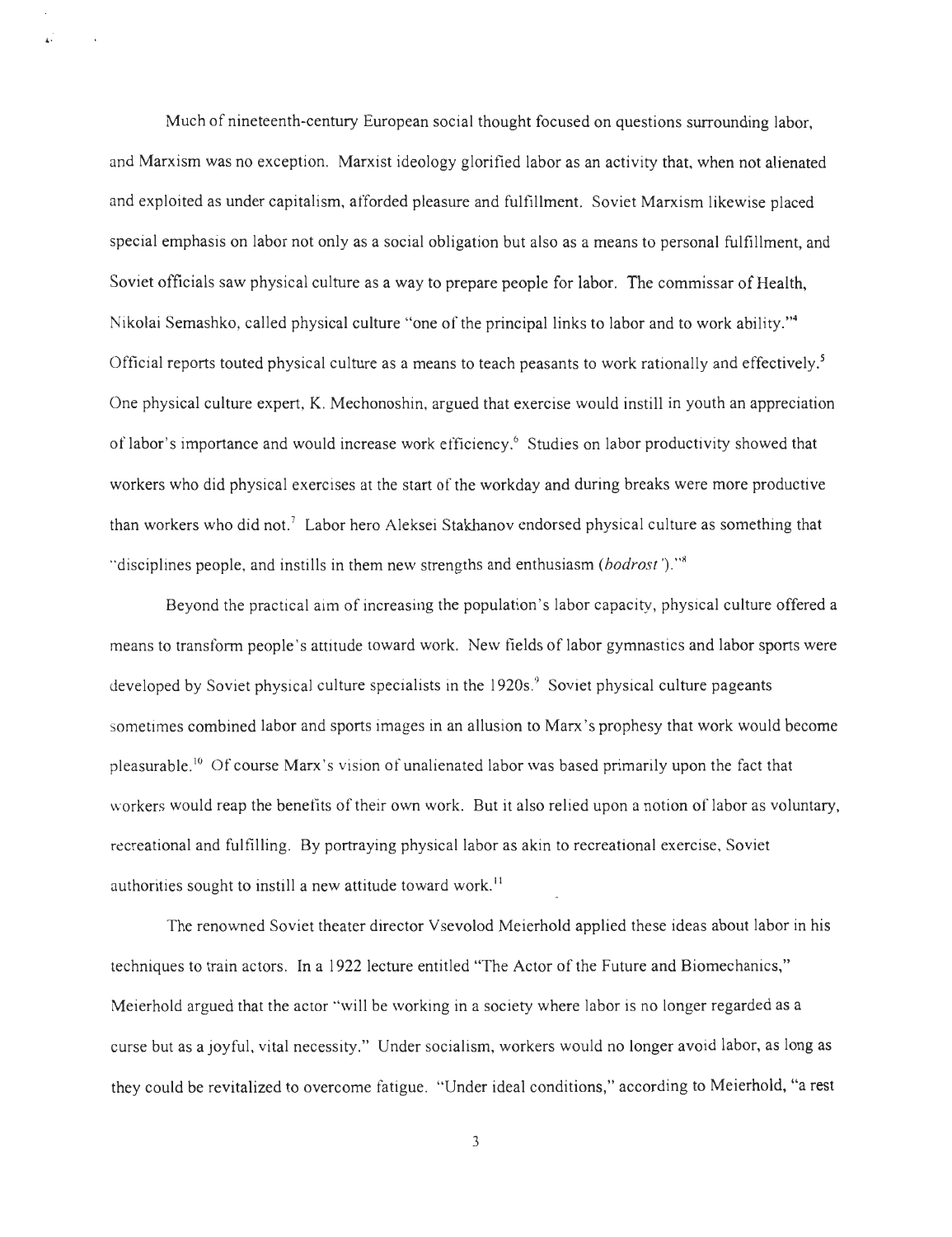of as little as ten minutes is capable of completely restoring a man's energy . Work should be made easy , congenial and uninterrupted." Meierhold extolled skilled workers for their rhythm, stability, and absence of superfluous movements, and declared that "the spectacle of a man working efficiently affords positiv e pleasure."<sup>12</sup>

In order to prepare workers and actors alike for continuous, efficient, and aesthetic labor, Meierhold prescribed the physical perfection of the body. He stated that "the actor must train his material (the body), so that it is capable of executing instantaneously those tasks which are dictated externally." In response to his own question, "How do we set about molding the new actor?" Meierhold replied, "If we place him in an environment in which gymnastics and all forms of sport are both available and compulsory, we shall achieve the new person who is capable of any form of labor."<sup>13</sup>

Ideas about bodily perfection were also expressed in Soviet poster art. For aesthetic as well as utilitarian reasons, Soviet authonities produced posters that projected images of well-proportioned, vigorous, muscular bodies.<sup>14</sup> The Soviet ideal of the perfect body closely resembled fascist aesthetics of a hard, sculpted body, which was desexualized and pure. In Soviet sculpture and posters the body was generally clothed, while Nazi sculpture, following a neoclassical model, presented the body nude.<sup>15</sup> Soviet and Nazi representations of the body also differed in their portrayal of motion. In contrast to Nazi statues of taut and rigidly controlled bodies. Soviet statues and posters presented bodies in motion - especially the bodies of workers building socialism.<sup>16</sup> Despite these differences, Soviet and Nazi representations of the body shared an emphasis on youth, fitness, and purity .

The role of physical fitness in the tasks of bodily perfection and labor efficiency was also apparent in the image of the human-machine hybrid. The machine was perhaps the most salient symbol of progress and perfectibility, and for some it became a model for human transformation as well.<sup>17</sup> A number of nineteenth-century European thinkers argued that the body, like the machine, was a motor that converted energy into mechanical work. They believed that society should conserve, deploy, and expand the energies of the laboring human body, and harmonize the movements of the body with those of the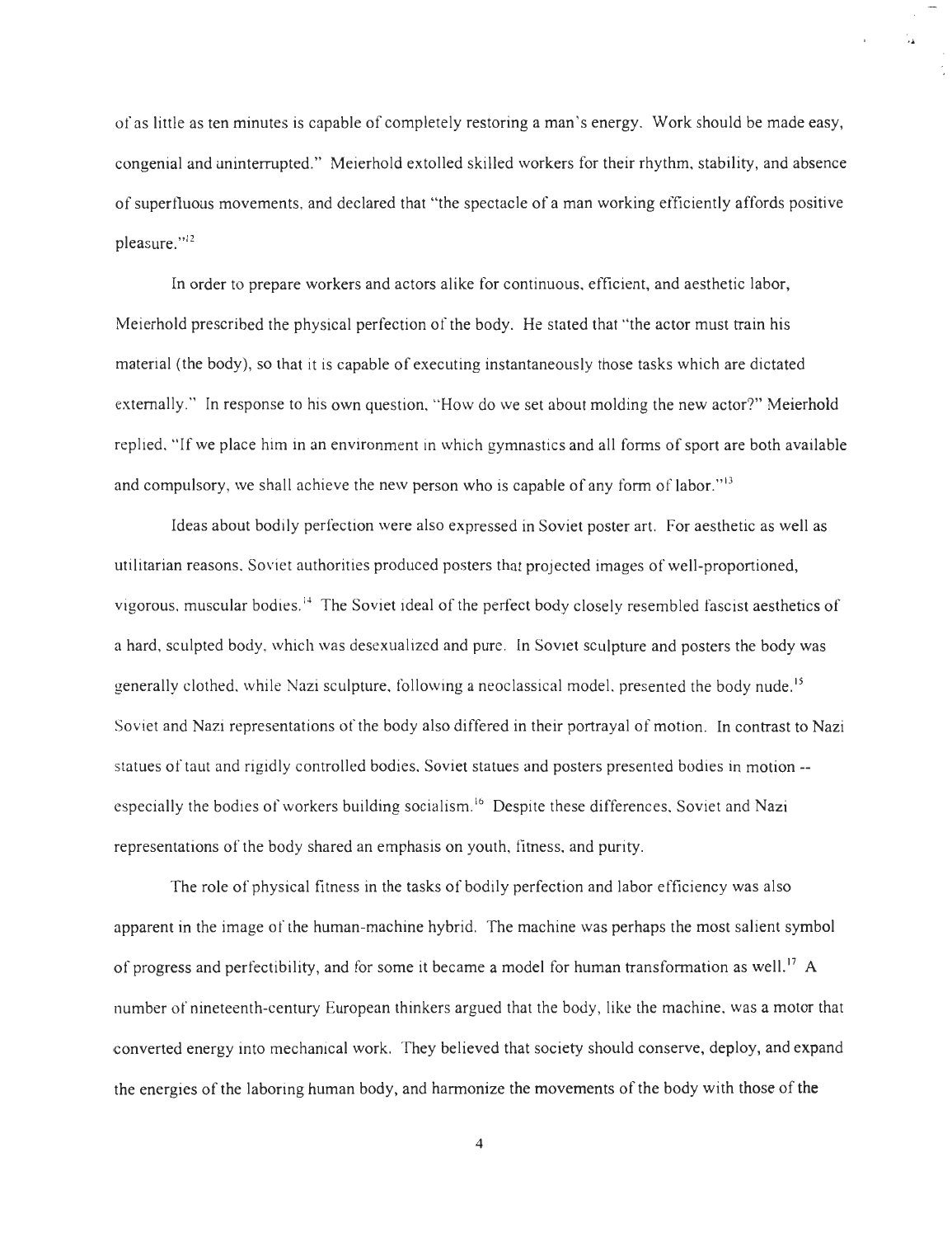machine. By the 1890s "the science of work" had emerged as a field, and in the twentieth century this scientific approach to the laboring body pervaded parliamentary debates, sociological treatises, liberal reform programs, and socialist tracts.<sup>18</sup>

Several Soyiet leaders adopted the ideal of human beings as machines, whose labor would be deployed rationally in order to maximize the productivity of society as a whole. In 1923, Bukharin urged the creation of "qualified, especially disciplined, living labor machines."<sup>19</sup> Aleksei Gastev, the leading Soviet Taylorist, developed even more extensive ideas on human automation. His Central Institute of Labor in Moscow studied the physiological aspects of labor and trained workers to perform more efficiently. Gastev's ultimate goal was the symbiosis of man and machine, in which workers would adopt the rhythm and efficiency of factory equipment and become robot-like producers with perfectly disciplined minds and bodies. $20$ 

Physical fitness and bodily perfection were also linked to the transformation of consciousness, and had been since before the Revolution. In the first half of the nineteenth century, the social critic Vissarion Belinsky had written that "the development of mental capacity corresponds to that of the health and strength of the body," and he advocated gymnastics and Russian folk games to develop "will power, initiative and creativity," as well as "a harmonious personality."<sup>21</sup> Nikolai Chernyshevsky, an admirer of Belinsky, emphasized physical fitness in characterizing Rakhmetov, the prototypical new man of his novel, *What is to be Done?* Rakhmetov prepares himself for the revolution with daily gymnastics , heavy physical labor, a diet of raw beef, and complete celibacy and sobriety.<sup>22</sup> Rakhmetov served as the archetype for an entire generation of Russian revolutionaries, and embodied the ideal of physical conditioning to develop the mental strength and willpower to create a new world.

Following the Revolution, Soviet leaders continued to stress the transformation of both the body and the mind in the creation of the new person . In 1924 Trotsky looked forward to a time in the near future when "the human species... will once more enter into a state of radical transformation, and, in his own hands, will become an object of the most complicated methods of artificial selection and psycho-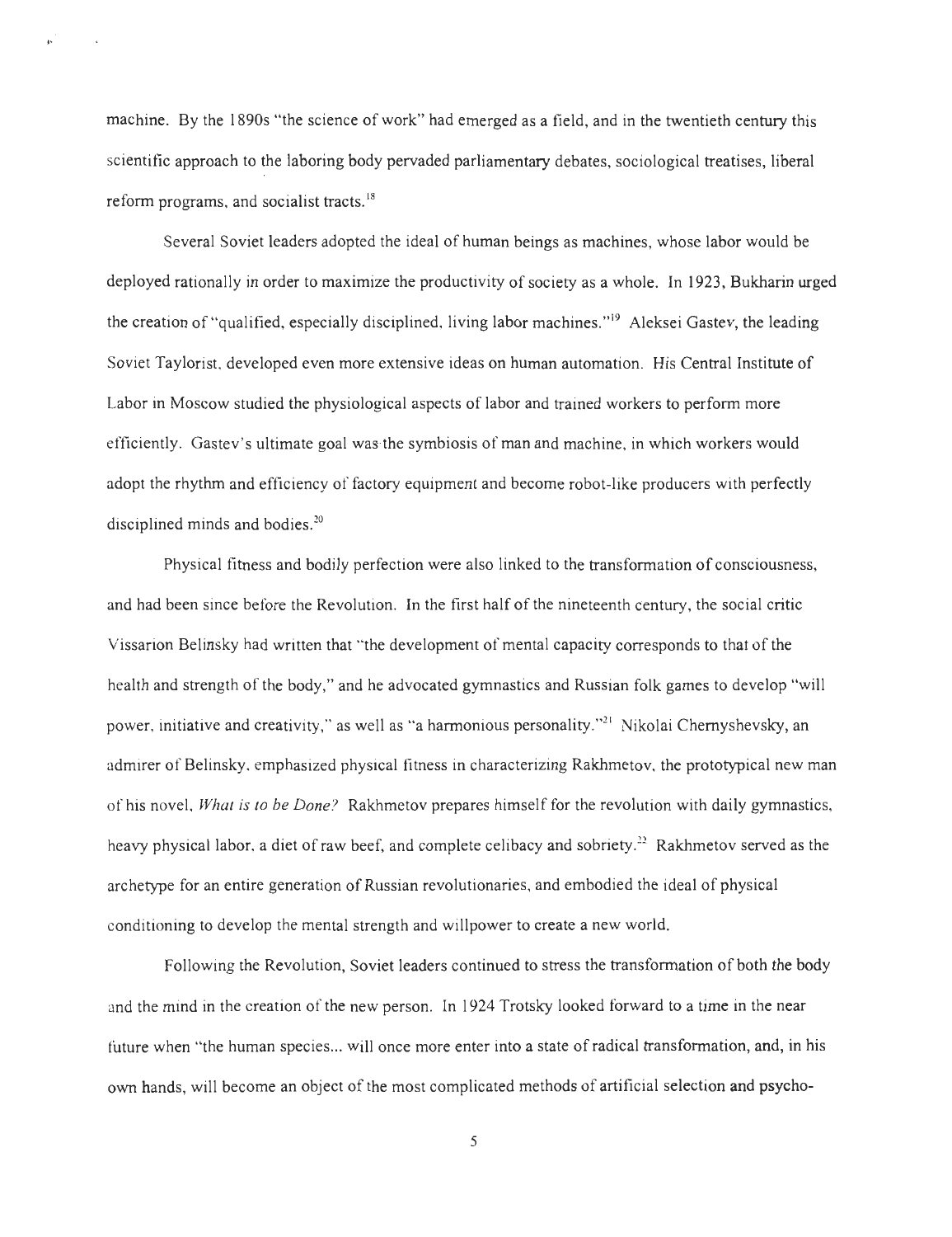physical training.... Man will become immeasurably stronger, wiser and subtler; his body will become more harmonized, his movements more rhythmic, his voice more musical."<sup>23</sup> Semashko, in less visionary terms, also stressed physical culture's capacity to strengthen the bodily organism, preven t disease, and develop well-rounded citizens.<sup>24</sup> And fundamental to Meierhold's biomechanical method of training actors was his belief that "all psychological states are determined by specific physiologica <sup>l</sup> processes."25

The creation of the new person, with a healthy body and pure mind, was intimately connected with the creation of the perfect society, one made up of harmonious individuals. And Soviet officials saw physical culture as a means to promote not only mental and physical fitness, but social harmony as well. A 1919 report on children's well-being explained that a healthy body also meant a "healthy spirit" *(dukh)*," and it went on to link a proper physical upbringing with "the harmonious development of the individual *(lichnost')."26* In I920 the Commissariat of Health admitted that "medicine, with all its scientific discoveries, is not in a position to create the new individual." It went on to argue that of all means available ("new social conditions, cultural enlightenment work, a new upbringing, sanitary hygiene measures"), that physical culture "has nearly the most important place" in creating "an individual with the harmonious development of mental and bodily strengths. "27

The concern for shaping a harmonious society had many antecedents in European thought. A vaniety of nineteenth and twentieth century intellectuals, including Marx, Wagner, and Nietzsche , abhorred the alienation of the modern world and sought to overcome its fragmentation.<sup>28</sup> To them, industrialization and urbanization had destroyed the organic unity and natural rhythms of (premodern) society. In place of traditional life, rural purity, and social cooperation, they saw urban upheaval, filthy slums, and class antagonisms. Some theorists and policymakers prescribed a return to the (mythical) past; through rural imagery, invented traditions, and folklore, they sought to recreate the organic unity of the premodern era.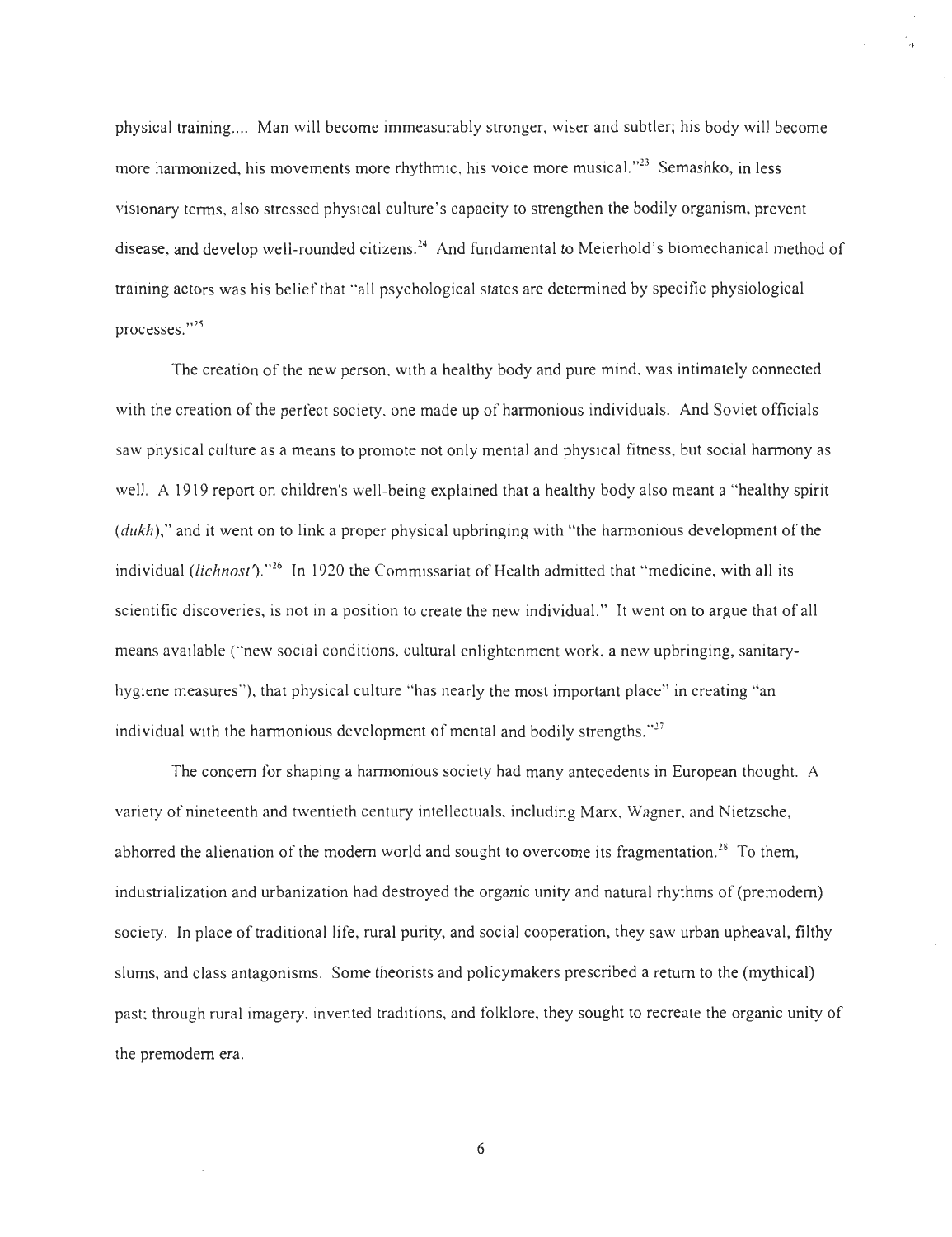But others sought new, distinctly modern and rational ways to surmount the alienation of the modern world. The ambition to restore social harmony was behind the work of a range of philosophers, artists, architects, city planners, and social reformers in the late nineteenth and early twentieth centuries . These people conceived of techniques to transform and integrate a modern world that seemed fragmented and out of sync. In Russia, both before and after the Revolution, a number of thinkers sought ways to overcome social fragmentation and alienation . Prerevolutionary theater activists. Constructivist architects, and Soviet efficiency experts alike emphasized rhythm as a way to restore harmony to people's lives and to society.<sup>29</sup> Synchronization of movement, whether in the theater, apartment complex, or factory, offered a means to end social friction, and to recreate the unity and harmony lost by the modern world.

State-sponsored physical culture and sports programs in particular emphasized rhythm and group activities for the same reason. Team sports promoted cooperation and solidarity; group gymnastics in particular synchronized the movements of participants and seemed to unify people in body and spirit. Gymnastics programs in many countries had national unity as their explicit goal. Friedrich Ludwig Jahn founded the German gymnastics movement in order to promote German unification.<sup>30</sup> The gymnastics movement in nineteenth-century Germany also combined group exercises with walks in the countryside to recapture the wholeness and purity of rural life and to overcome the alienation and decadence of the  $\text{city.}^{\mathbb{N}}$ 

Like the German *Turnen* societies, the Czech *Sokol*, and the Scandinavian gymnastics movements of the nineteenth century, Russian gymnastics were introduced to enhance nationa <sup>l</sup> solidarity. The first Russian gymnastics club was founded following defeat in the Crimean War, and in 1874 Petr Lesgaft, the "father" of Russian gymnastics, instituted a Prussian model of gymnastics training into the Russian military. Also in the 1870s official school gymnastics manuals were published; these prescribed marching in formation and other exercises to teach unity and discipline.<sup>32</sup>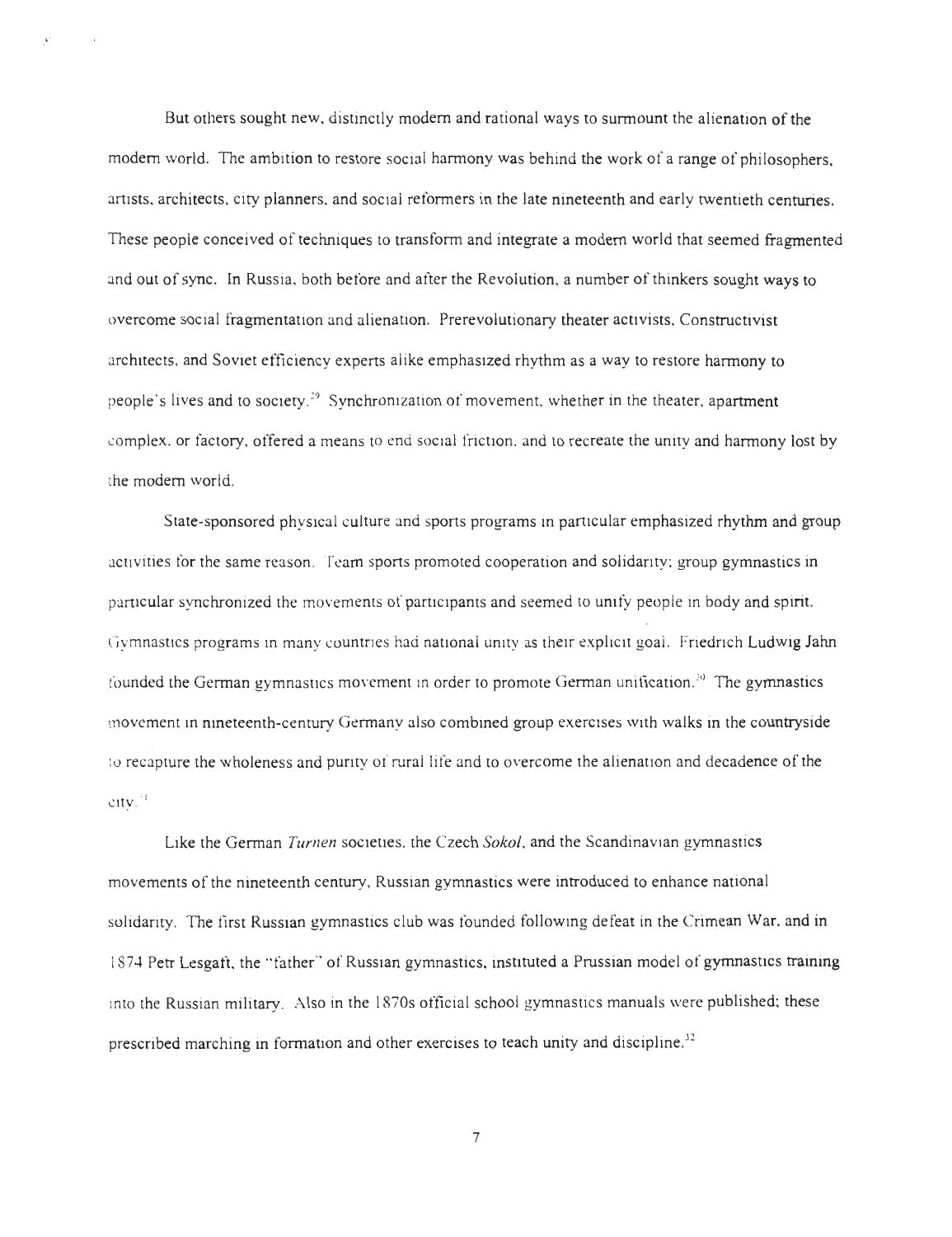In a similar way, Soviet physical culture emphasized rhythm, discipline, and unity. Rhythmic gymnastics, performed in large groups with synchronized movements, received special attention in Soviet schools and physical culture parades. Team sports also promoted not only healthy individuals but collective activity, cooperation, and unity. Soviet leaders were explicit about the goals of unity and political mobilization to be accomplished through physical culture. A Communist Party resolution in 1925 stated:

> Physical culture must be considered not simply from the standpoint of public health and physical education... It should also be seen as a method of educating the masses (inasmuch as it deyelops will power and builds up team work , endurance, resourcefulness and other valuable qualities). It must be regarded, moreover, as a means of rallying the bulk of the workers and peasants to the various Party. Soviet and trade union organizations, through which they can be drawn into social and political activity. $33$

Physical culture, then, was seen as a means to accomplish social unity and political mobilization.

Physical culture was also presented as a bulwark against the decadence of modern life. A 1926 Komsomol resolution stressed physical culture as a means to divert young people from the evil influences of alcohol and prostitution.<sup>34</sup> Soviet officials throughout the 1920s expressed enormous concern that the energy of youth was being dissipated in sexual libertinism.<sup>35</sup> Sports and exercise seemed to be a more healthy outlet for youthful energy. One Soviet commentator, after observing sporting exercises, contrasted their "freshness, vibrancy, and healthy strength," to the decadence of "Americanized dances."<sup>36</sup> Soviet officials sought to channel the sexual energy of youth toward the tasks of socialist construction. In this discourse, physical culture was presented as pure, healthy, an d collective, while sex was described as impure . decadent, and selfish.

Physical culture, then, served multiple functions . It offered a means to ensure the health and labor capability of the population. It also promoted labor efficiency and, according to some, could transform work into a recreational, fulfilling, and joyous enterprise. Physical culture also satisfied the aestheticizing impulse inherent in the ambition to create the New Soviet Person. Exercise would result in pure, muscular, healthy bodies, and would instill a sense of rhythm and harmony . Many believed that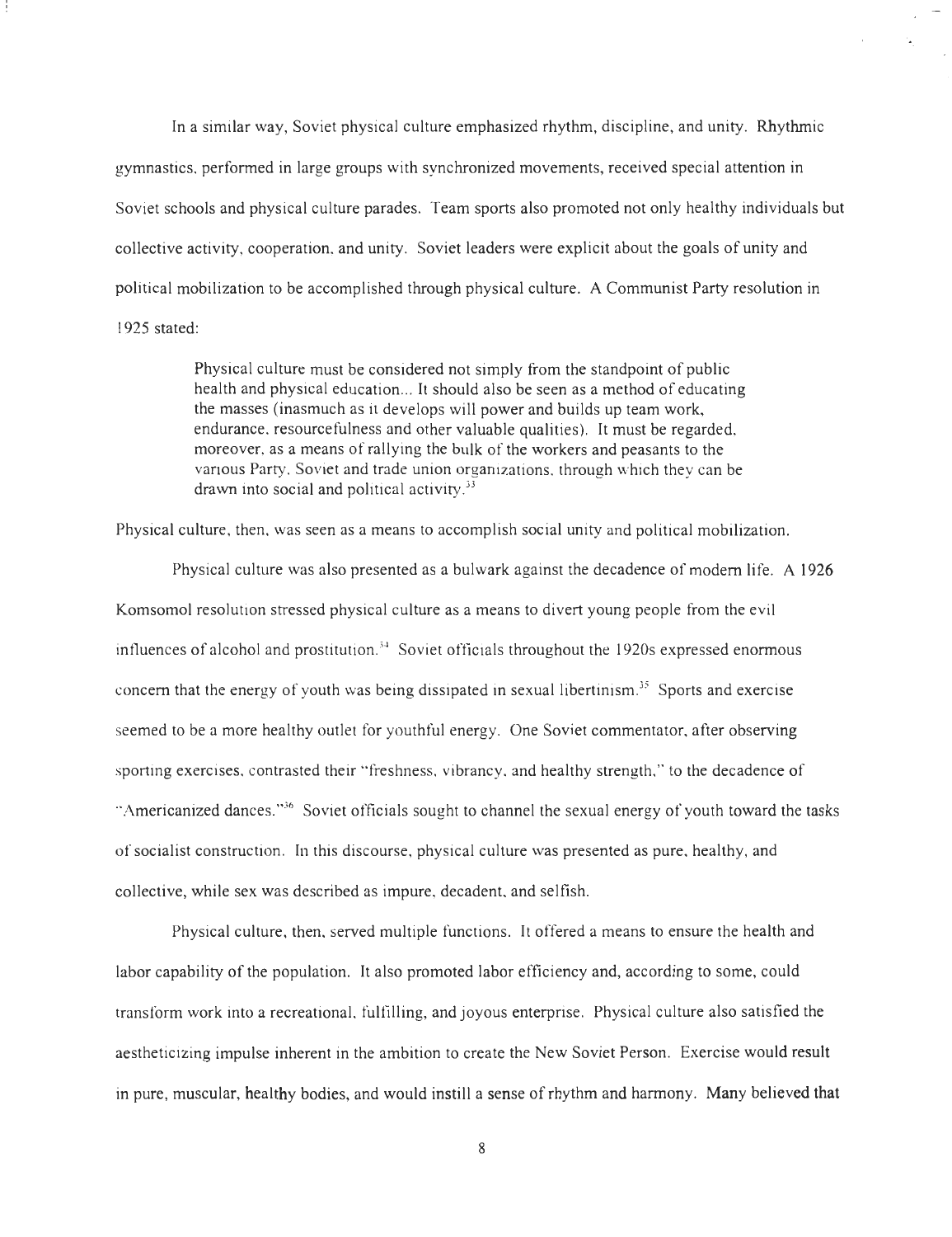physical exercise would develop mental as well as physical strength, and would cultivate harmonious individuals that would contribute to the building of a harmonious society. Group gymnastics received particular attention as a sport that synchronized the movements of individuals and instilled collective spirit and social unity.

#### **Statistical knowledge and physical culture programs**

It is impossible to comprehend either the concerns about physical fitness or the programs implemented to improve it without considering the bodies of knowledge generated by social scientists and governmental officials. Once physical development became part of the project of creating the new person and new society, Soviet officials amassed data on the current physical state of the population and developed techniques to improve it. The same had been true of tsarist officials prior to the Revolution who, with the much more limited goal of military preparedness, gathered statistics on the physical condition of potential recruits. New goals of government spawned new bodies of knowledge, which in turn influenced both the goals and policies pursued by goyernment officials and medical experts. The ambition to fashion ideal bodies and the knowledge about those bodies, then, developed in tandem, and to understand this process one must examine the production of statistical and biomechanical knowledge . Knowledge about the body, while purportedly scientific, was certainly not objective. The categories used in the production of this knowledge and the ways in which data were compiled and manipulated were highly normative, and had important ramifications for the policies and programs that resulted.

Seventeenth-century cameralist thought had speculated on the need for a quantitative understanding of the population, but it was only the Enlightenment in the eighteenth century that sparked projects, such as those by Condorcet, that statistically represented and analyzed the population. By the nineteenth century there occurred an enormous expansion of population statistics, which included the professionalization and regularization of collection and usage.<sup>37</sup> In addition to large amounts of census data and statistics on fertility and mortality, governments compiled military statistics on the physical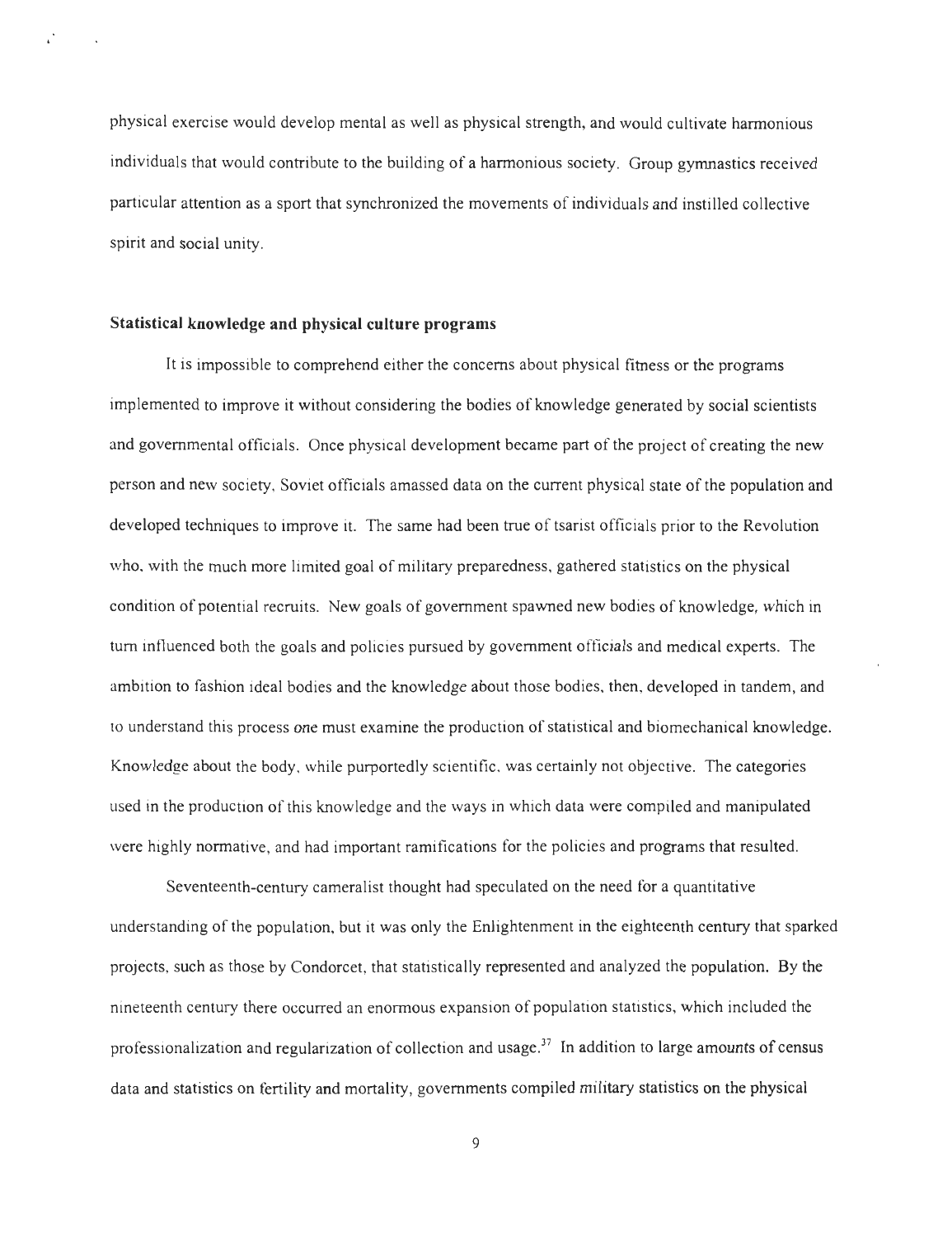characteristics of young men. The tsarist government, for example, already in the first half of the nineteenth century, began to gather data and categorize the population.<sup>38</sup>

Following the Revolution, the Soviet goyernment made explicit the importance of statistics to its project of knowing and shaping the population. In an article entitled. "The Tasks of State Statistics." one Soviet official described statistics as "a necessary technical apparatus, which will help the new state build the new society."<sup>39</sup> In addition to national censuses, the Red Army conducted its own censuses that extended beyond recruits to count the entire population. The 1923 Census of the Red Army and Navy, for example, gave the number of people in each province, broken down by age cohort, sex, nationality, family position, social origin, Party membership, literacy, and previous military service.<sup>40</sup> The Soviet military also compiled statistics on the height and weight of all recruits, and cross-tabulated these by province of origin, urban versus rural residence, and nationality.<sup>41</sup> By the 1930s, the Soviet army had developed elaborate procedures to examine recruits. These medical examinations included laboratory testing for diseases, vision and hearing checks, and psychological and neurological observation.<sup>42</sup> The data from these examinations were used to accept or reject recruits, and were also carefully compiled and analyzed. Soviet statisticians tracked the "physical development of youth" and correlated physical characteristics with specific regions and nationalities. $43$ 

Soviet statisticians' findings, in turn, influenced how health officials and physical culture specialists conceptualized and acted upon the population's physical condition. Statistical categories structured the thinking of officials, who came to see the young men of some provinces as undernourished, the residents of some cities as unhealthy, and the members of some nationalities as physically inferior. Statistics also gave Soviet officials a means to measure the physical improvement of the population and the results of physical culture programs. The head of the Komsomol, Aleksandr Kosarev, cited statistics showing that the average height and weight of eighteen-year-old males had increased and that the number of illnesses had dropped, and he concluded that "our youth is growing up stronger and physically more robust."<sup>44</sup>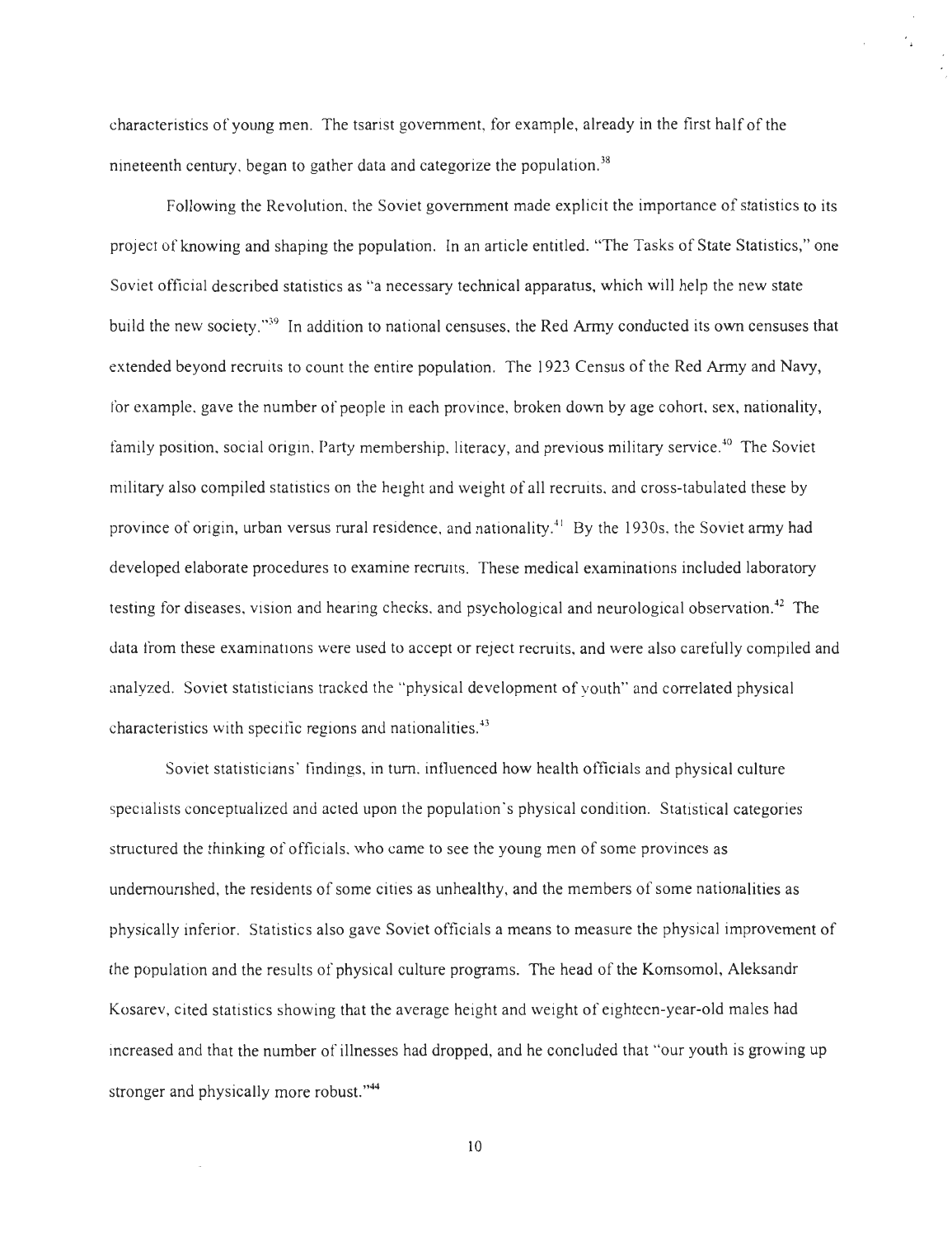Statistical study of the population involved a process of normalization . In the 1830s and 1840s, Adolphe Quetelet had developed the concept of the average man, based upon his discovery that population statistics had a regular distribution around the mean. This step took something abstract  $\overline{\phantom{a}}$ there was no real-life "average man" — and made it seem real, a postulated reality against which people would be measured.<sup>45</sup> People who fell below this norm were then labelled substandard, or even deviant (a deviation from the norm). Soviet statisticians used similar techniques to plot the distribution of height and weight data and to identify potential recruits who fell below the mean.<sup>46</sup> The establishment of norms for people's physical development also set a mark for improvement. The founder of eugenics, Francis Galton, classified people in quartiles around a statistical median, and advocated interference in reproduction to make statistical gains in the qualities of a race or population.<sup> $47$ </sup> While Soviet authorities ultimately condemned eugenics as a fascist science, they too paid enormous attention to reproduction and childraising in an attempt to improve the median physical characteristics of the population.<sup>48</sup>

A leading Soviet practitioner of anthropometry, Professor V. V. Bunak, extolled the value of measuring physical characteristics and strengths of the population. Drawing upon western European anthropometric theories, he postulated that the structure and functions of the human organism varied by race, body type, ecological surroundings, and social class. He stressed "the enormous social importance of an accounting of the population's physical development," and claimed that through anthropometrica <sup>l</sup> research it was possible to classify people in three categories - "strong, average, weak." Such classification would not only measure the population's overall physical capacity, but would also guide physical culture efforts to improve it.<sup>49</sup>

In addition to statistical knowledge about the population's physical development, Soviet physical culture experts produced knowledge about the most effective means of physical conditioning. The Institute of Physical Culture in Moscow conducted studies and trained instructors on exercise and fitness throughout the 1920s.<sup>50</sup> During the 1930s, laboratory research by physiologists established norms for exercise and leisure. One such study determined that "active leisure" in the form of rhythmic exercises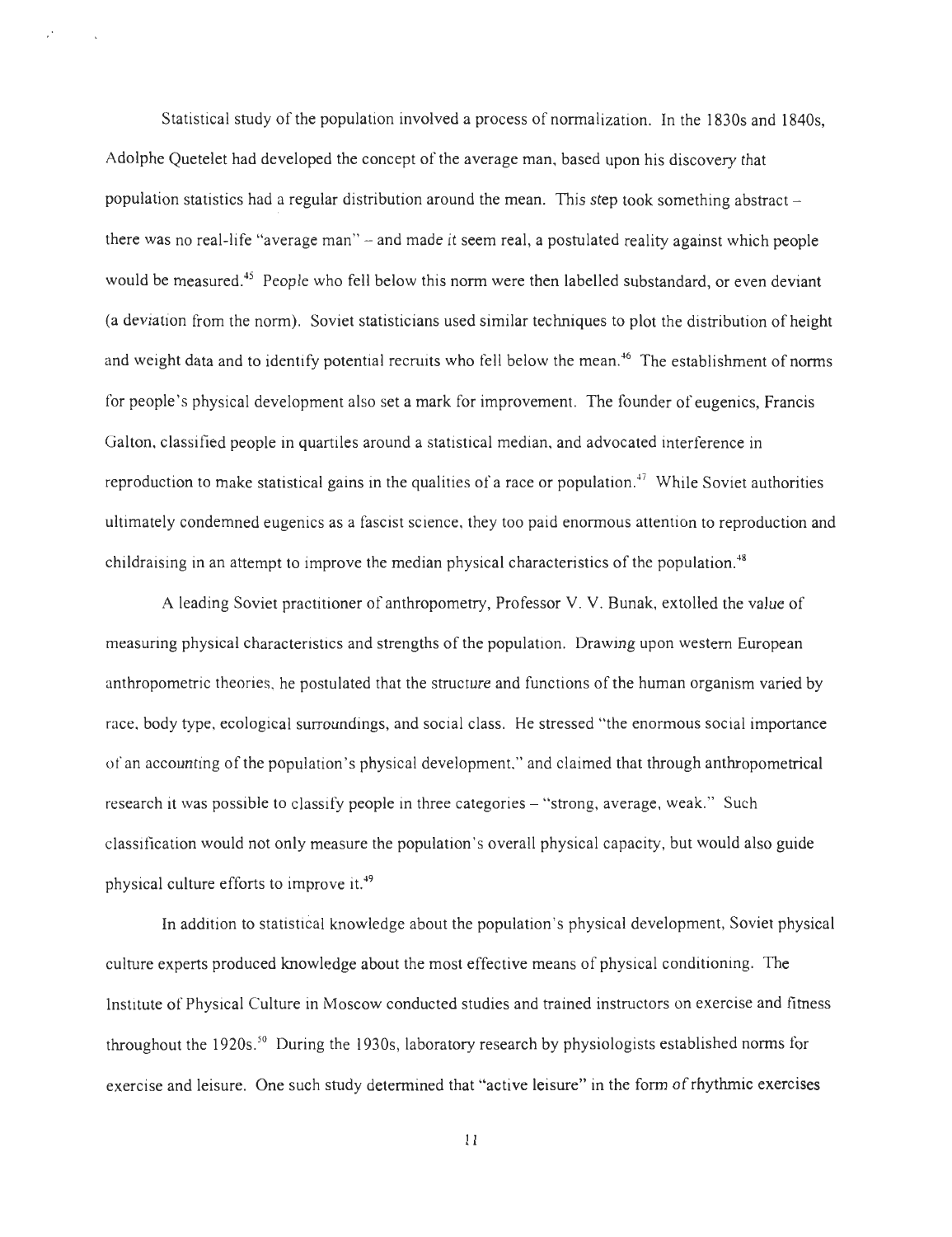was the most efficient way to restore the body's energy and labor ability.<sup>51</sup> Research focused particularly on the health and fitness of children. Medical checkups in schools and statistics on children's health were complemented by studies on the importance of diet and physical exercise to children's physica <sup>l</sup> condition. $52$ 

As physiological studies and health statistics were compiled, this scientific knowledge, in turn, prompted the expansion of programs to raise the overall leyel of physical fitness. Already during the Civil War compulsory physical education had been instituted in schools, and the Central Board of Universal Military Training had taken over and expanded existing gymnastic societies and sport clubs.<sup>53</sup> The October 1920 government decree, "On the physical upbringing of the juvenile population," called for the creation of commissions to oversee programs in schools and for the institution of preschool physical culture programs.<sup>54</sup> Soviet authorities also founded "Houses of Physical Culture" – centers that were to promote physical exercise in a "scientifically instructive" manner, including medically supervised activities, lectures, and exhibits.<sup>55</sup> In July 1925 the Central Committee refuted earlier ideas about the development of non-competitive physical culture activities (proposed as a socialist alternative to bourgeois sports) and mandated a more competitive approach to sports and physical culture.<sup>56</sup>

The Soviet government devoted even greater attention and resources to physical culture in the 1930s . In April 1930 the All-Union Physical Culture Council was founded and given executive powers to oversee physical fitness programs throughout the country.<sup>57</sup> The establishment of this central body at least partially resolved the struggle for control of physical culture that had embroiled the military , education, health, Komsomol, and trade union bureaucracies.<sup>58</sup> The Council continued to give gymnastics a central place in Soviet physical culture programs. In 1933 a national conference on gymnastics resolved that it should be the basic component of primary and secondary physical education, and a 1936 national gymnastics competition received extensive coverage in the press.<sup>59</sup>

In June 1936 the Politbiuro approved the formation of the Committee for Physical Culture and Sport under the Council of People's Commissars, and further increased expenditures for physical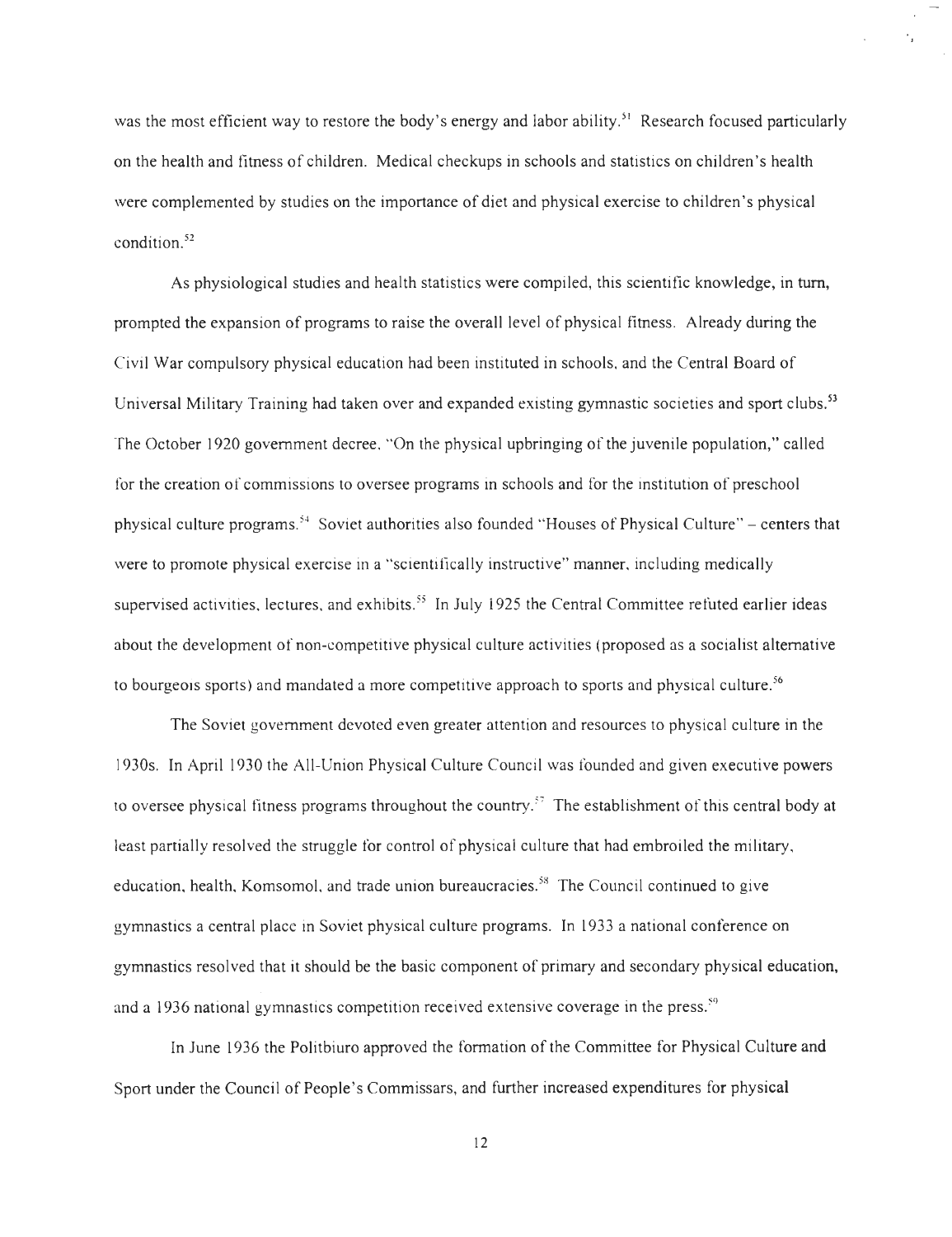culture.<sup>60</sup> This new executive body's establishment signaled increased attention to competitive sports and sport heroes (in parallel with Stakhanovism in labor). Soccer, basketball, and ice hockey, as well as combat sports such as boxing, wrestling, and fencing all received heightened priority. The Soviet press also publicized records and record-holders in track meets and riflery competitions.<sup>61</sup> All of these measures had military preparedness as a primary objective. As one speaker at a 1936 conference of Moscow physical education teachers stated: "The preparation of the colossal mass of Moscow students for labor and defense of our motherland depends upon the results of our work."<sup>62</sup> And as a report on a physical culture parade in 1938 indicated, "if war breaks out tomorrow," athletes will quickly become "tankists, pilots, snipers, and sailors."<sup>63</sup>

#### **Foreign influences and militarization**

The physical culture movement in the Soviet Union paralleled developments throughout Europe and around the world. To account for the similarities in physical fitness programs, one should note that the Soviet Union and other countries had common forms of knowledge (statistics on the population's physical development) and commons concerns (military preparedness) that informed their policies . But in addition to these shared perceptions and considerations, there were also concrete ways in which information on foreign physical culture influenced Soviet policies . In fact, Soviet officials made a conscious effort to monitor and emulate the physical education initiatives of other countries, especially Germany, and this emulation was one reason for the increasing militarization of Soviet physical culture in the late 1930s.

Already prior to the Revolution, Russian officials borrowed foreign techniques to instill fitness and discipline in young people. One of these techniques was the Boy Scouts, founded by Colonel Robert Baden-Powell to provide physical training and panamilitary skills to British boys . Russian military officers who had trained abroad observed the Boy Scouts in Britain and formed the first scout troop in Russia in 1909. By 1917 there were 50,000 boys and girls in scout troops that existed in 143 Russian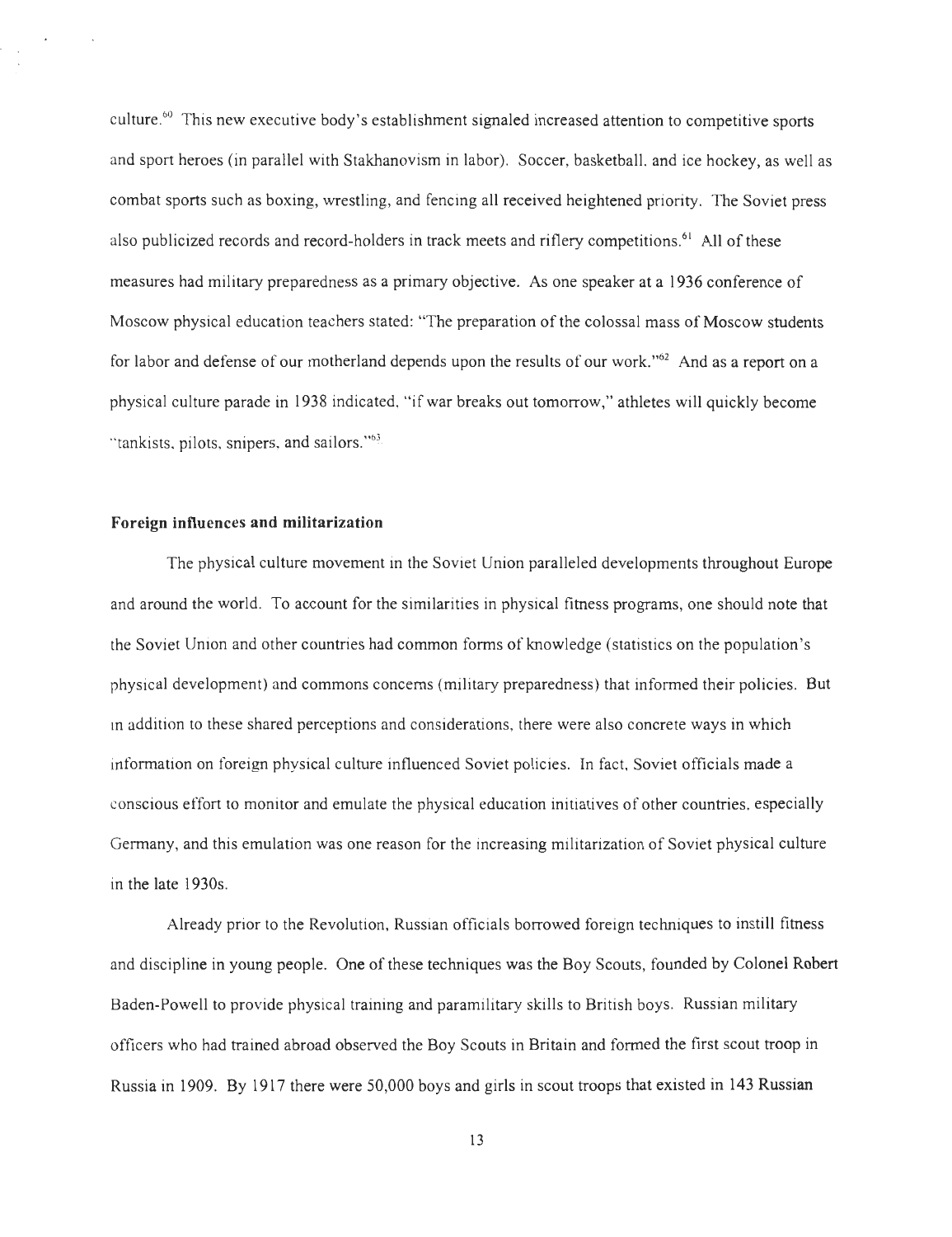towns.<sup>64</sup> After the Revolution, scout organizations were labeled bourgeois and disbanded, but in a sense they were reconstituted with the formation of the Young Pioneers – an organization for Soviet children that taught physical fitness, discipline, patriotism, and outdoor survival skills.

Under the Soviet government, the accumulation of data on other countries' physical culture programs became much more extensiye and systematic . The Committee on Physical Culture and Sport had an international relations division which researched and wrote regular reports on physical training taking place in Europe, North America, and Japan. A report on sports in fascist countries stated that in Nazi Germany "the entire nation must do physical exercises. The physical perfection of men and women is extremely important to the state, and no one has the right to refuse the obligation to develop their body and fortify their health."<sup>63</sup> Government reports and articles in the press covered topics such as the administration of athletic clubs in France, training techniques of Japanese swimmers, international crosscountry ski races, foreign soccer tournaments, and the 1936 Olympic Games in Berlin.<sup>66</sup> These reports kept Soviet officials apprised of the physical and military preparedness of other countries, and also provided ideas and techniques that could be applied in the Soviet Union .

To take one important example. Soviet officials observed and emulated foreign initiatives that promoted physical culture among women. They translated articles from American journals on how to incorporate athletic events into women's higher education.<sup>67</sup> The All-Union Physical Culture Council in 1934 lauded the benefits of physical fitness among German women, and argued that female athletics created "well-developed young women, who also produce healthy and robust children." In language that echoed Nazi ideology, it concluded that "this rapid transformation of the [German] race, without a doubt, must be attributed to physical education.... The German government is occupied by a concern to create a robust people. They have understood that only physical culture may sustain and increase the capital of the health of the nation."<sup>68</sup> Within two years the Soviet government convened a conference that launched new programs to promote physical culture among women.<sup>69</sup>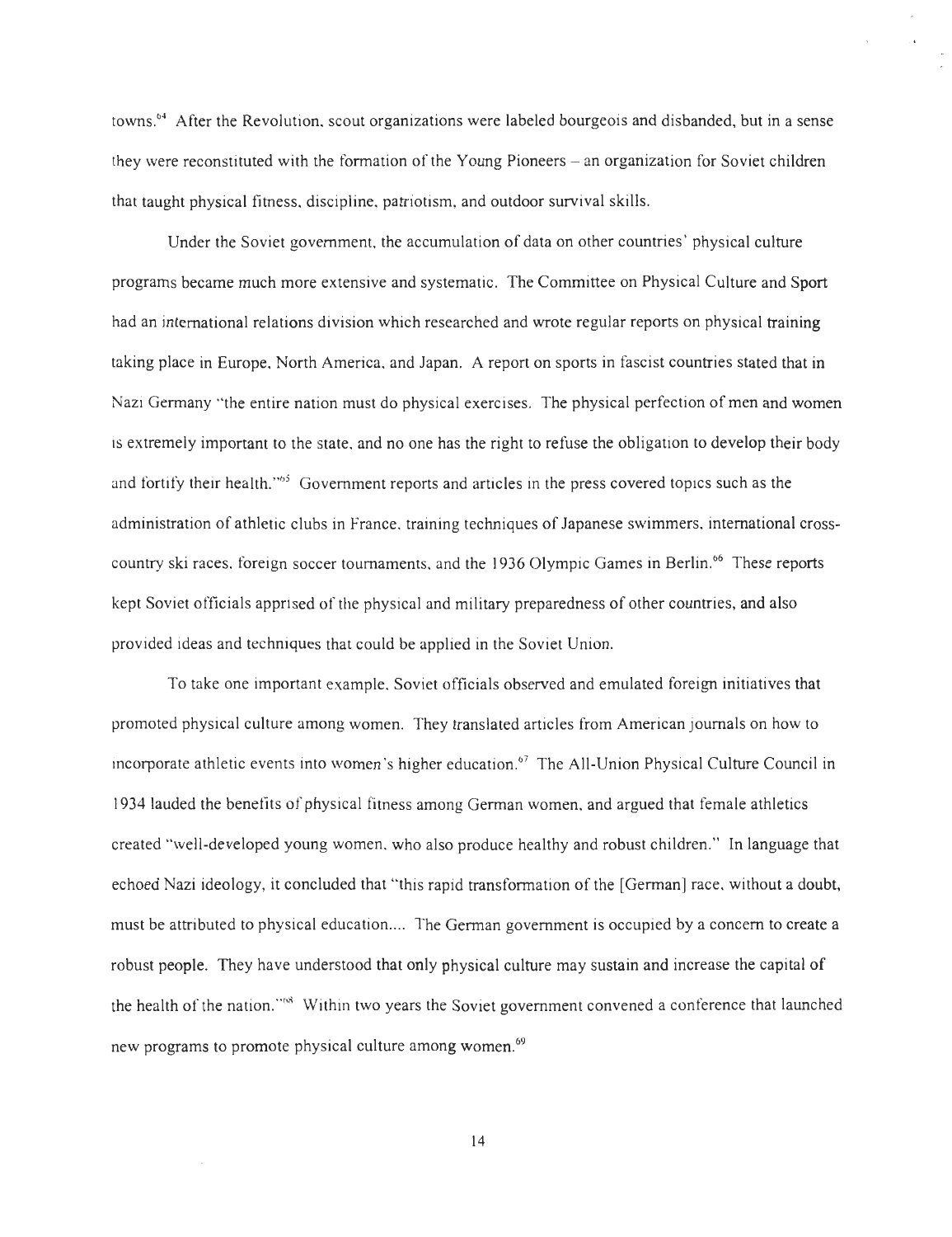It is also noteworthy, however, that the aims of Soviet programs differed from Nazi programs. Unlike the essentialist Nazi gender order which assigned women the single role as mothers of the next generation, the Soviet gender order stressed women's roles as both mothers and workers, and cultivated their physical fitness to enhance their performance in both roles.<sup>70</sup>

In addition to highlighting the physical benefits of athletic programs, Soviet reports on physical culture abroad stressed its disciplinary and patriotic aspects . One report on Germany stated that "only physical education can bestow the following qualities proclaimed by National Socialism: a sense of discipline, order, and subordination; a sense of solidarity, courage, decisiveness, and the ability to make quick decisions when circumstances demand it; endurance, and readiness for self-sacrifice." The same report noted that the German government focused on young people, and oriented them toward selfdiscipline and "the spirit of Adolf Hitler."<sup>71</sup>

Soviet officials were also very aware that other countries used physical culture as military preparation. In 1934 they cited a German article on how gymnastics "galvanizes patriotic energy," and concluded that German physical culture programs had created a new spirit of militarism.<sup>72</sup> A 1938 report of the Committee on Physical Culture and Sport stated that under the Nazi dictatorship "sport has become an integral part of preparation for war."<sup>73</sup> An article in the Soviet press noted that the development of alpinism in Germany had allowed the rapid formation of mountain troops during the First World War, and concluded that "alpinism has fon us [the Soviet Union] enormous military significance."<sup>74</sup>

Soviet commentators' attention to the military aspects of physical culture abroad focused on the training of youth. The head of the Komsomol warned in 1936 that fascist governments in Germany, Poland, Italy, and Japan had conducted "an intensified militarization of youth ." He described military instruction in schools and the military agenda of the Hitler Youth organization. Based on these assessments, he called on the Komsomol to prepare young people to defend their country.<sup>75</sup> In a 1937 speech to the Komsomol *aktiv* of the Dinamo Sports Club, an official of the Committee on Physical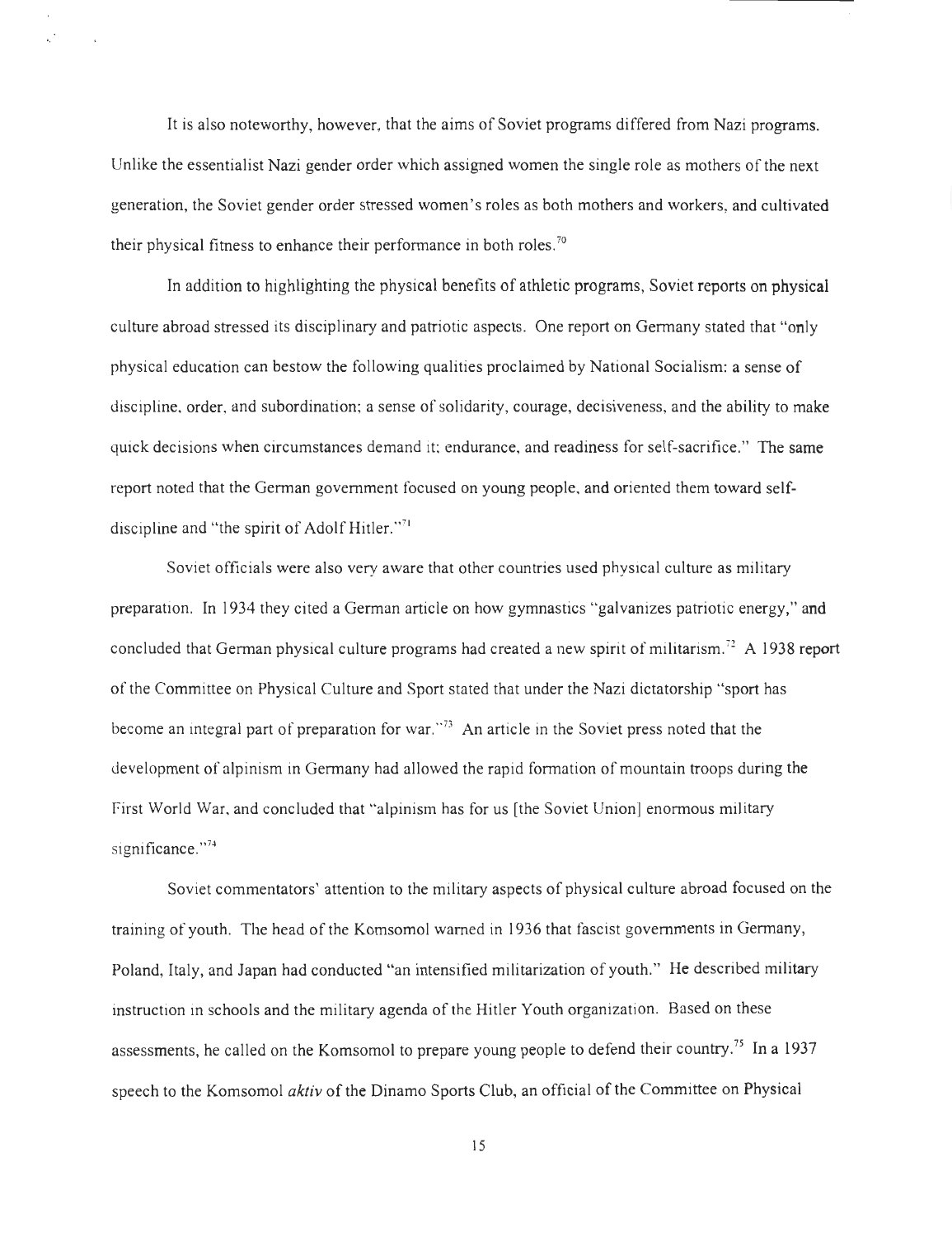Culture and Sport criticized the lack of attention to military aspects of sport. Taking the example of automobile and motorcycle racing, he said that "it is no secret that motor sports are a means of mass preparation of reserves for motorized divisions of the Red Army." He went on to point out that Germany had over a million motorcycles while the Soviet Union had only eight thousand. He also called for gymnastics that were less like ballet and more like military training.<sup>76</sup>

In the years leading up to the Second World War, Soviet physical culture indeed took on an increasingly militaristic character. Already in 1935 a civil defense pamphlet stated that "to be prepared for defense means to be physically healthy," and it emphasized the importance of shooting contests, gymnastics, swimming, and cycling, as well as training in the use of gas masks and bayonets.<sup>77</sup> A Politbiuro resolution in November 1939 created a new organization, "Prepared for Labor and Defense of the USSR." The organization was to develop additional physical education programs in schools, physical culture centers and prizes, instructional manuals and films, and medical supervision to maximize the health benefit of exercise and activities.<sup>3</sup> Articles in the Soviet press continued to promote sponts and stressed "military-physical education " and the importance of physical culture to master military skills.<sup>79</sup>

The Soviet government placed special emphasis on militaristic physical culture parades . Soviet journals heralded these parades as indicators of the importance of physical education and "the discipline" of physical culture participants."<sup>80</sup> In the summer of 1937, the Politbiuro ordered that a physical culture parade be held on Red Square with over 40,000 participants, including delegations from each republic and record holders in a number of sports.<sup>31</sup> An article about this event, entitled "The Parade of the Powerful Stalin Breed (plemia)," included photographs of gymnastic teams and stressed the unity of all the nationalities of the Soviet Union.

> The living poem created on Red Square by Russian, Ukrainian...[lists the nationalities of all fifteen republics] physical culture participants proclaims in a loud, sonorous voice, which echoes around the entire world, the blood brotherhood and indissoluble friendship of the peoples which populate the broad expanse of the country of Soviets; ...and [declares] that the brave, strong Soviet youth are an inexhaustible reserve for our powerful Red Army.<sup>82</sup>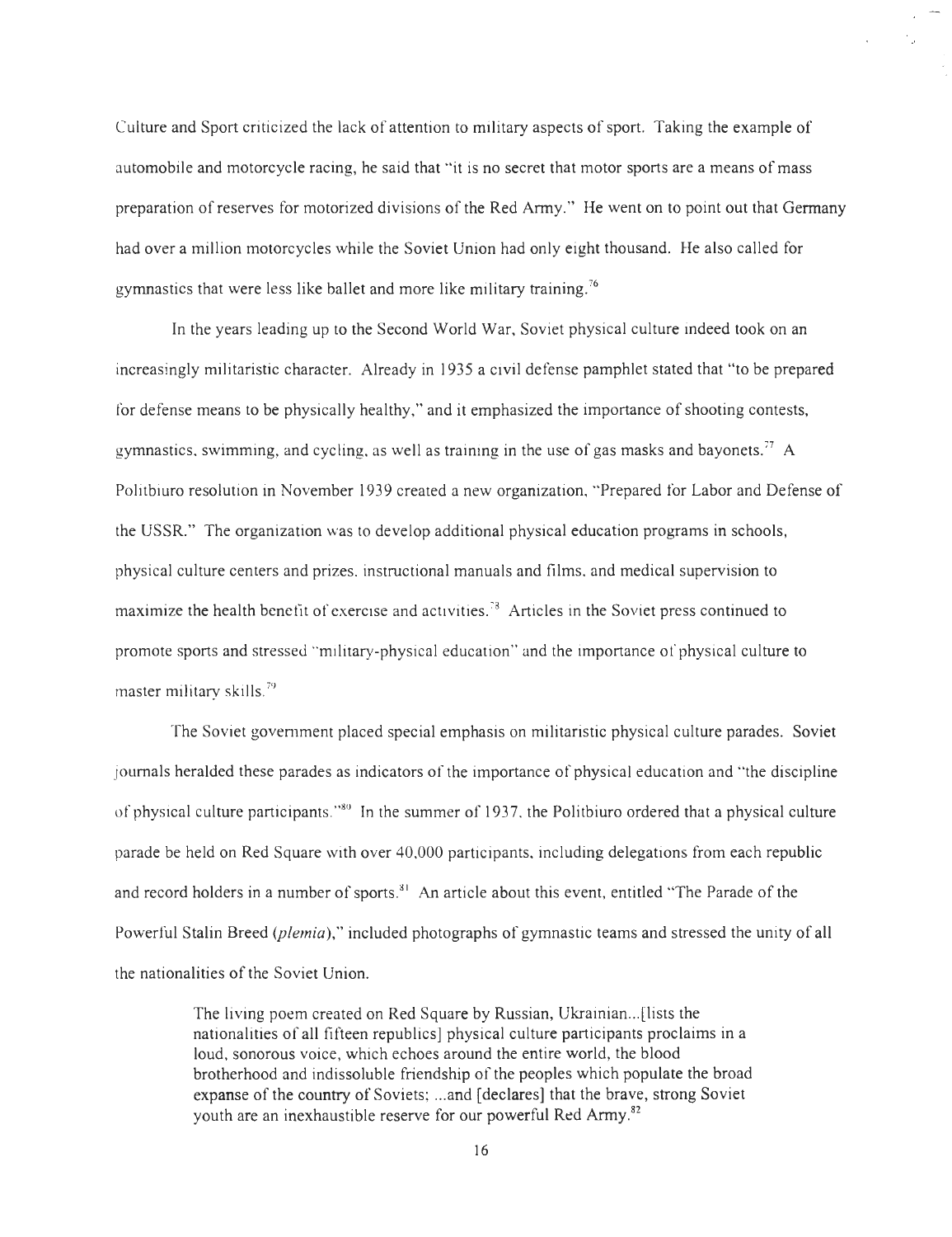This quotation demonstrates that physical culture parades were more than just a display of discipline and potential military strength . Parades symbolized the unity of Soyiet society . In them, all nationalities and social groups were symbolically united as they marched and performed synchronized exercises in perfect unison.

Physical culture parades were a type of theater or spectacle, and such mass spectacles and participatory theater were characteristic of the mass politics of the modern era. In an age of popular sovereignty and mass warfare, the participation of thousands of citizens in theatricalized rituals of unity and strength were important mobilizational mechanisms. Meierhold in 1929 had predicted that the "theater of the future" would have "theatricalized sporting games" staged on a mass scale.<sup>83</sup> In a similar vein, Wagner and Nietzsche had both seen theatrical space as a remedy to the alienation of modern society. As Katerina Clark has pointed out, these thinkers had championed theater as a means to unite previously unsynchronized individuals and social groups.<sup>84</sup> In this sense, participation in mass theatrical spectacles was intended not only to symbolize unity but to transform and integrate the participants.

While participatory, physical culture parades were not democratic. As was true of fascist spectacles and marches, parades on Red Square were conducted under the paternal gaze of leaders, who stood atop Lenin's mausoleum. Physical culture parades symbolized not simply unity, but unity behind Stalin and other Communist Party leaders. Their character was quite different from the early Soviet mass spectacles, which, while also choreographed, celebrated the spontaneity of the masses and incorporated revolutionary iconoclasm and the carnivalesque.<sup>85</sup> Throughout the 1920s, spectacles and parades had become more ritualized and patriotic, and by the 1930s they were rigid and militarized.<sup>86</sup> Physical culture parades in particular emerged as rituals of discipline, controlled movements, and homage to Party leaders.<sup>87</sup>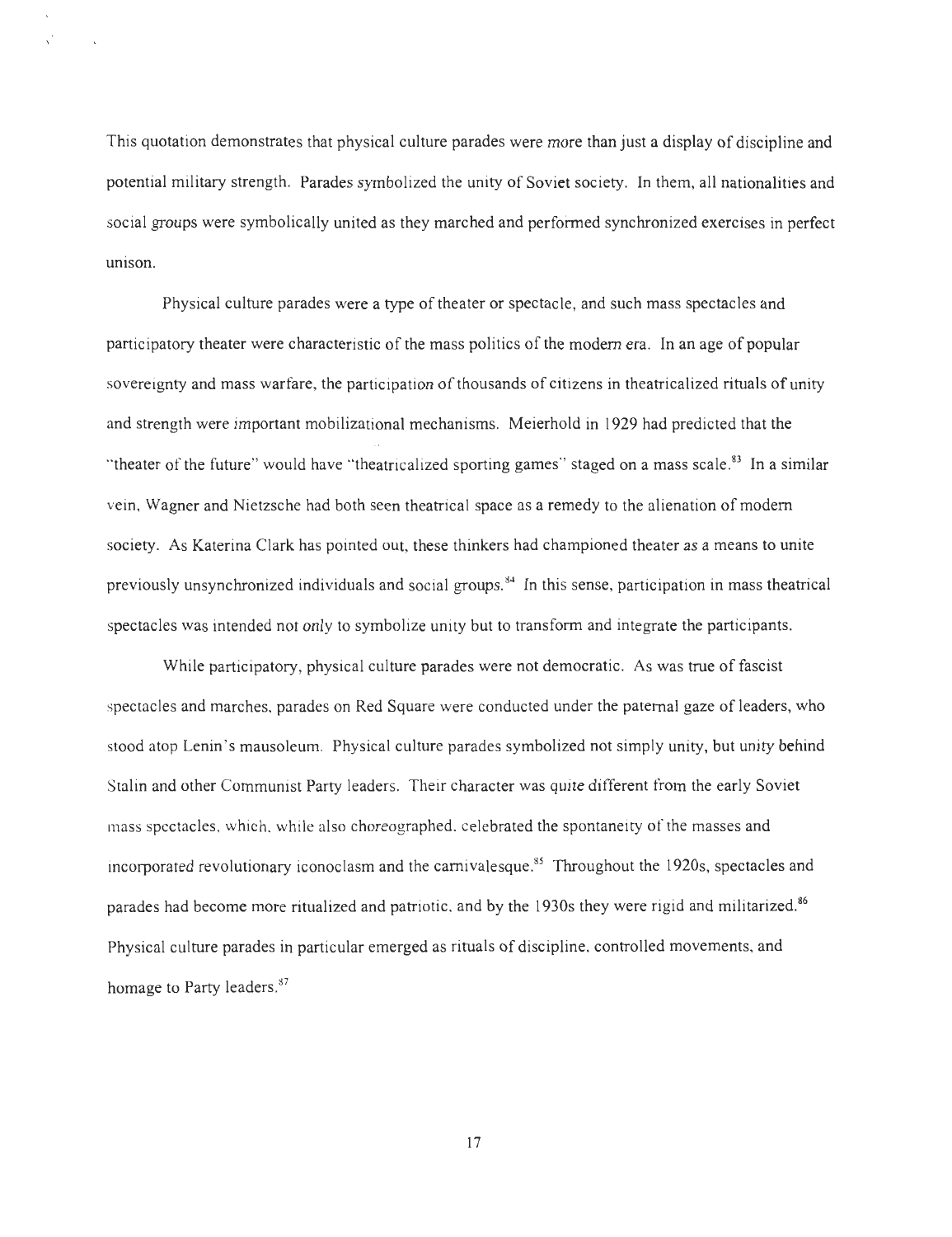#### **Conclusion**

For Soviet authorities, physical culture represented an important component in their attempts to create the New Soviet Person. They sought to shape the body as well as the mind, and in fact believed that physical exercise was essential to mental health and the transformation of consciousness . Physical culture, according to Soviet experts, was a means to perfect the body and ensure the harmonious development of the personality. Harmonious individuals would contribute to a collective society, one in which the alienation and antagonisms of the past might be overcome in favor of an organically whole, unified community. Gymnastics emerged as a favored form of physical culture precisely because it taught not only discipline and control, but also synchronization, through group exercises believed capable of integrating and uniting individuals.

The population's physical well-being also served state interests in cultivating a healthy and productive labor force . This type of anatomo-political thinking both prompted and was reinforced by biomechanical studies designed to optimize the body's productive potential . Added to these studies was social scientific and medical research that shaped the perceptions and programs of Soviet authorities. When masses of statistics were gathered and processed on the physical state of the population, Soviet experts perceived a need to improve people's physical characteristics, particularly of those nationalities and social groups that fell below newly created averages and norms.

Concerns about the physical capacity of the population and programs designed to improve it were in no way unique to the Soviet Union. Indeed, Soviet authorities obtained many of their ideas about the importance of physical culture from reports on fitness initiatives throughout Europe and around the world. In the late 1930s, physical culture in Nazi Germany came under particular scrutiny, and Soviet athletic programs replicated its militarism. Physical culture was seen as having an enormous role in preparing the population for war. Athletic programs were believed not only to strengthen the body and prepare it for combat, but to teach discipline, patriotism, and unity. Physical culture parades became a symbol of this unity and receiyed enormous attention in the years leading up to the war .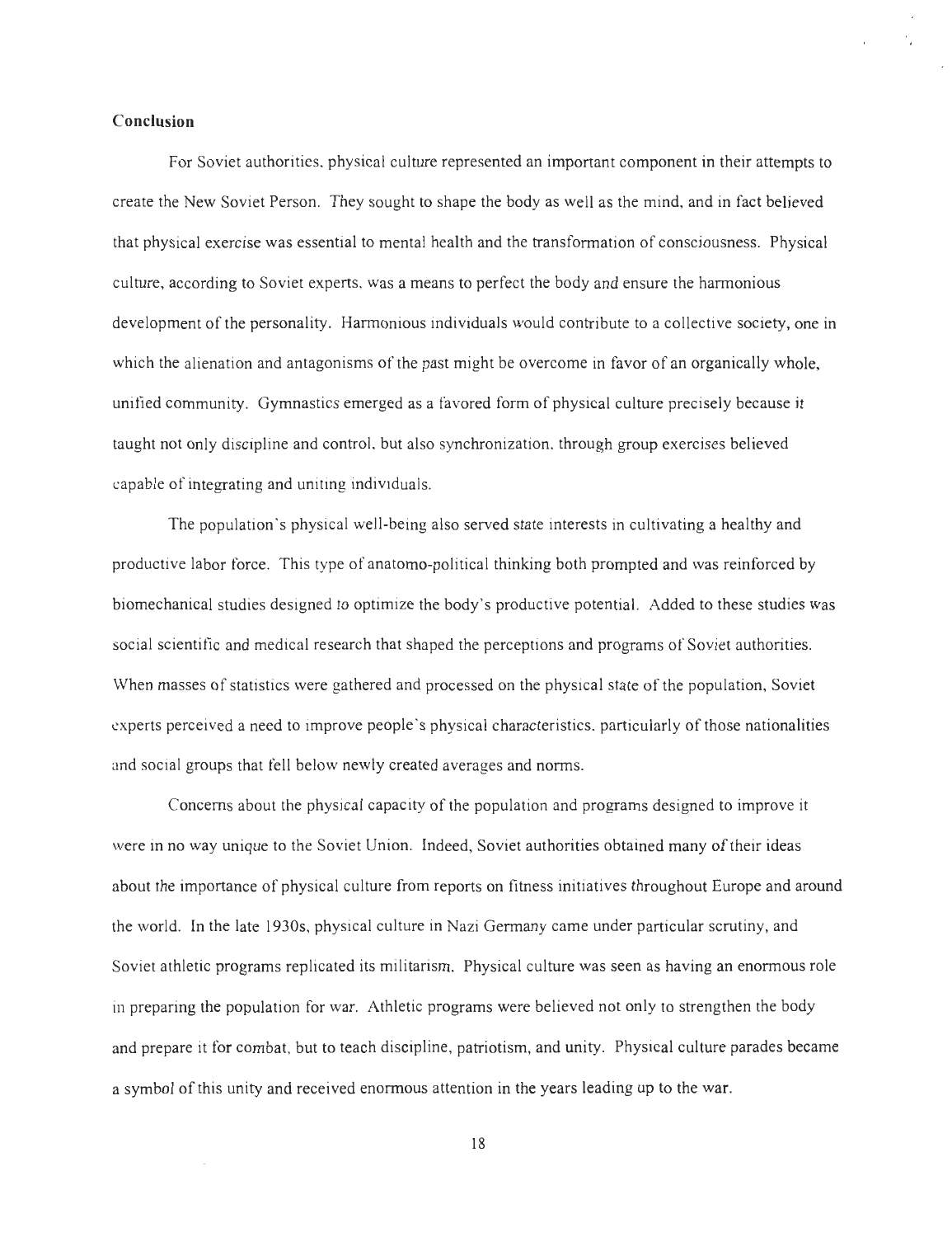While Soviet physical culture resembled foreign programs, it had important differences as well. Soviet efforts sought to unite all nationalities, in stark contrast to the racially exclusionary and ultimately genocidal policies of the Nazis. In comparison with the democratic countries of Europe, which also had social thinkers who advocated physical fitness and social harmony, the Soviet Union possessed a revolutionary ideology that greatly heightened the sense that the world and human beings could be entirely remade. This sense both induced and justified the extreme forms of state intervention in an entire range of areas, including physical culture and the body. Also significant was the lack of any legal protections to prevent this type of government intrusion. The Soviet system was born at a moment of total war when the mobilizational and defense priorities of the state took precedence over everything else. It is therefore not surprising that physical culture programs, which were seen as playing a crucial part in social unification and preparation for war, were rigorously imposed upon schools, factories, communities, and indiyiduals throughout the country .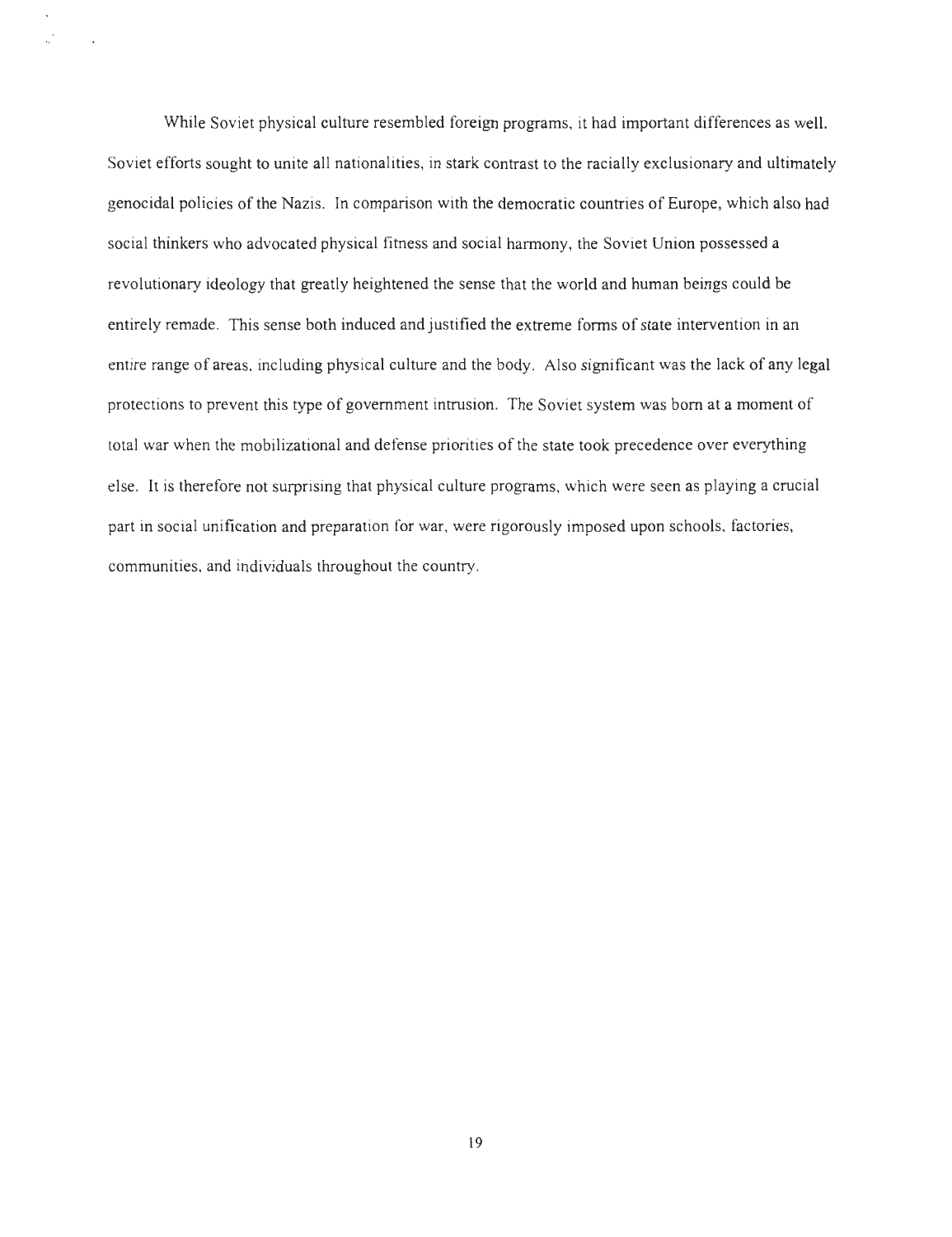#### **Endnotes**

1. GARF f. A-482, op. 11, d. 58, 1. 19.

2. GARF f. A-482, op. 11, d. 58, l. 8.

<sup>3</sup> .Michel Foucault, *The History of Sexuality vol* 1, tnans. Robert Hurley (New York: Vintage Books, 1990), p. 139.

4.N. A. Semashko, *Novyi byt i polovoi vopros* (Moscow/Leningrad: Gos. izd., 1926), p. 15 .

5. GARF f. A-482, op. 11, d. 58, l. 9.

6.K. Mechonoshin, "Fizicheskoe vospitanie trudiashchikhsia," *Fizicheskaia kultura* 1923 #3/4, pp. 2-3, as cited in Stefan Plaggenborg, *Revolutionskultur: Menschenbilder und kulturelle Praxis in Sowjetrussland* zwischen Oktoberrevolution und Stalinismus (Koln: Bohlau, 1996), p. 81.

*<sup>7</sup> .Gigiena i sotsialisticheskoe zdravookhranenie* 1932 #4/5, pp . 27-30.

*<sup>8</sup> .Gimnastika na predpriiatiak i proivoditel 'nost ' truda* (Moscow: OGIZ-Fizkul'tura i turizm, 1936), p . 5 .

9 Plaggenborg, p. 80.

10.Toby Clark, "The 'New Man's' Body: A Motif in Early Soviet Culture," *Art of the Soviets: Painting*, *Sculpture and Architecture in a One-Party State,* ed. Matthew Cullerne Bown and Brandon Taylor (New York: Manchester University Press, 1993), p. 40.

11. Soviet musical films of the 1930s portrayed smiling peasants who sang while working in the fields and factory workers who swung their hammer in time to music; see the documentary, "East Side Story," dir. Dana Ranga (Germany, 1997).

<sup>12</sup> .Vsevolod Meierhold, "The Actor of the Future and Biomechanics, " in Edward Brown . *ed., Meierhold on Theatre* (New York: Hill and Wang, 1969), pp. 197-8.

13. Meierhold. p. 200.

14. Victoria Bonnell, *The Iconography of Power* (Berkeley: University of California Press, 1997), p. 41.

15. Analyzing the work of Nazi sculptor Arno Breker, George Mosse writes that "the nude body is not merely symbolic of true beauty and nature, but also points backward to Paradise as the paradigm of a healthy world before the onset of modernity." George L. Mosse, *Nationalism and Sexuality: Middle-Class Morality and Sexual Norms in Modern Europe* (Madison: University of Wisconsin Press, 1985), pp. 172-3.

16.Bonnell, p. 41; Barbara Keys, "Totalitarian Corporealities: Educating the Body under Nazism and Stalinism," Paper presented at the AAASS conference (September, 1998), p. 24.

17.Toby Clark, p. 36.

18 Anson Rabinbach, *The Human Motor: Energy, Fatigue, and the Origins of Modernity* (New York: Basic Books, 1990), pp. 2-8.

19.As quoted in Toby Clark, p. 36.

20 .Richard Stites, *Revolutionary Dreams: Utopian Vision and Experimental Life in the Russian Revolution* (New York: Oxford University Press, 1989), pp. 152-4; David L. Hoffmann, Peasant Metropolis: Social *Identities in Moscow, 1929-1941* (Ithaca: Cornell University Press, 1994), pp. 78-9. See also Kendall E. Bailes, "Alexei Gastev and the Contnoversy over Taylorism in the Soviet Union, 1920-1924" *Soviet Studies* vol. 24 (1977) #3; and Plaggenborg, pp. 82-5.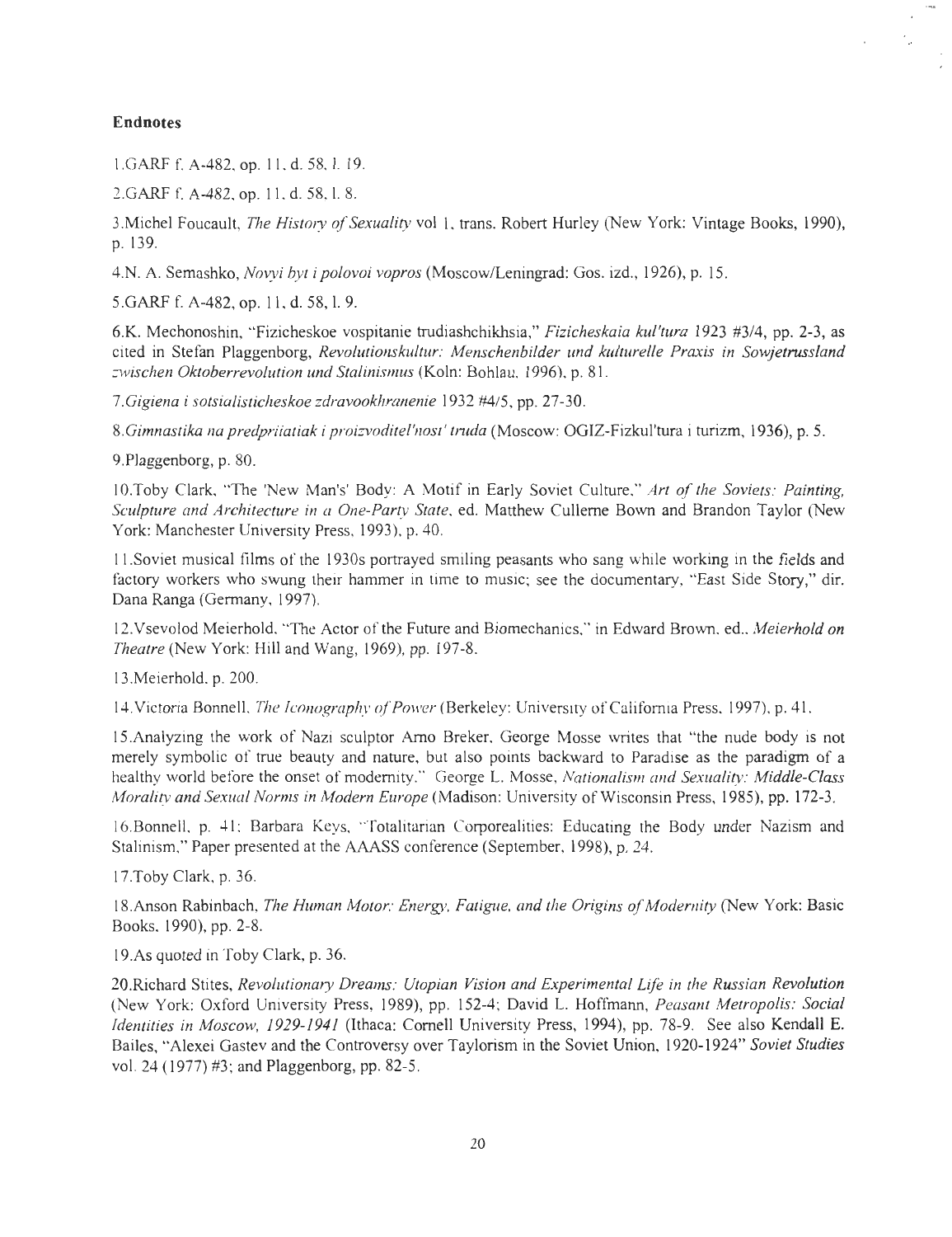<sup>21</sup> .V. G. Belinsky, *Izbrannye pedagogicheskie sochineniia,* yol. II (Moscow/Leningrad, 1948), p. 76, as quoted in James Riordan, *Sport in Soviet Society: Development of Sport and Physical Education in Russia and the USSR* (New York: Cambridge University Press, 1977), p. 43. In nineteenth-century England the field of psychophysiology also stressed the link between the physical and mental condition. See Bruce Haley, *The Healthy Body and Victorian Culture* (Cambridge: Harvard University Press, 1978), p. 23.

22. Nikolai Chernyshevsky, What is to be Done? trans. Michael R. Katz (Ithaca: Cornell University Press, 1989), pp. 278-83.

23 .Leon Trotsky, *Literature and Revolution* (Ann Arbor: University of Michigan Press, 1966), pp . 254-6.

24 .N. A. Semashko, "Fizicheskaia kultura i zdravookhranenie v SSSR," (1927) *Izbrannye proizvedeniia* (Moscow: Gos. izd. meditsinskoi literatury, 1954), pp. 263-5. See also Plaggenborg.

25 .Meierhold, p. 199 .

 $\mathbf{r}$  $\mathcal{L}^{\mathcal{L}}$ 

26. GARF f. A-482, op. 11, d. 19, 1, 77.

27. GARF f. A-482, op. 11, d. 58, l. 8.

<sup>28</sup> .Katerina Clark, *Petersburg: Crucible of Cultural Revolution* (Cambridge: Harvard University Press, 1995), pp. 80-1 .

29 .Katerina Clark, p. 260.

30.Mosse, p. 78 .

31 .Mosse, p. 50 .

32.Riordan, pp. 19-20 . The Russian *Sokol* gymnastics movement that arose in the 1880s was modelled on the Czech movement and had an explicit pan-Slavist ideology; see Riordan, p. 35.

*33 .Izvestiia tsentral'nogo komiteta RKP(b)* 20 July 1925, as quoted in Riordan, p . 106.

34 Riordan, p. 107.

35 .See Enic Naiman . *Sex in Public: The Incarnation of Early Soviet Ideology* (Princeton : Princeton University Press, 1997) .

36 .A. Gvozdev . "Postanovka 'D . Ye.' v 'Teatre imeni Vs. Meyerkhol'da.'" *Zhizn' isskustva* no. 26 (June 24, 1924), p. 6, as cited in Katerina Clark, p.  $162$ .

37.Paul Rabinow. *French Modern: Norms and Forms of the Social Environment* (Cambridge: MIT Press, 1989), p. 59; Ian Hacking, *The Taming of Chance* (New York: Cambridge University Press, 1990), pp. 2-3.

38 Peter Holquist, "To Remove' and 'To Exterminate Totally': Population Statistics and Population Politics jn Late Imperial and Soviet Russia," Paper presented to "Empire and Nation in the Soviet Union," Univ . of Chicago, October, 1997.

39.P. Popov, "O zadachakh gosudarstevennoi statistiki," Vestnik statistiki 1919 #1, p. 31.

40.RGAE f. 1562, op . 21, d. 356.

41 .RGAE f. 1562 . op. 21, d. 434.

42.RGAE f. 1562, op, 18, d. 54, l. 6.

43. RGAE f. 1562, op. 18, d. 38, ll. 4-5; d. 54, ll. 11-26.

44.A. Kosarev, Otchet TsK VLKSM desiatomu vsesoiuznomu s"ezdu Leninskogo Komsomola (Moscow: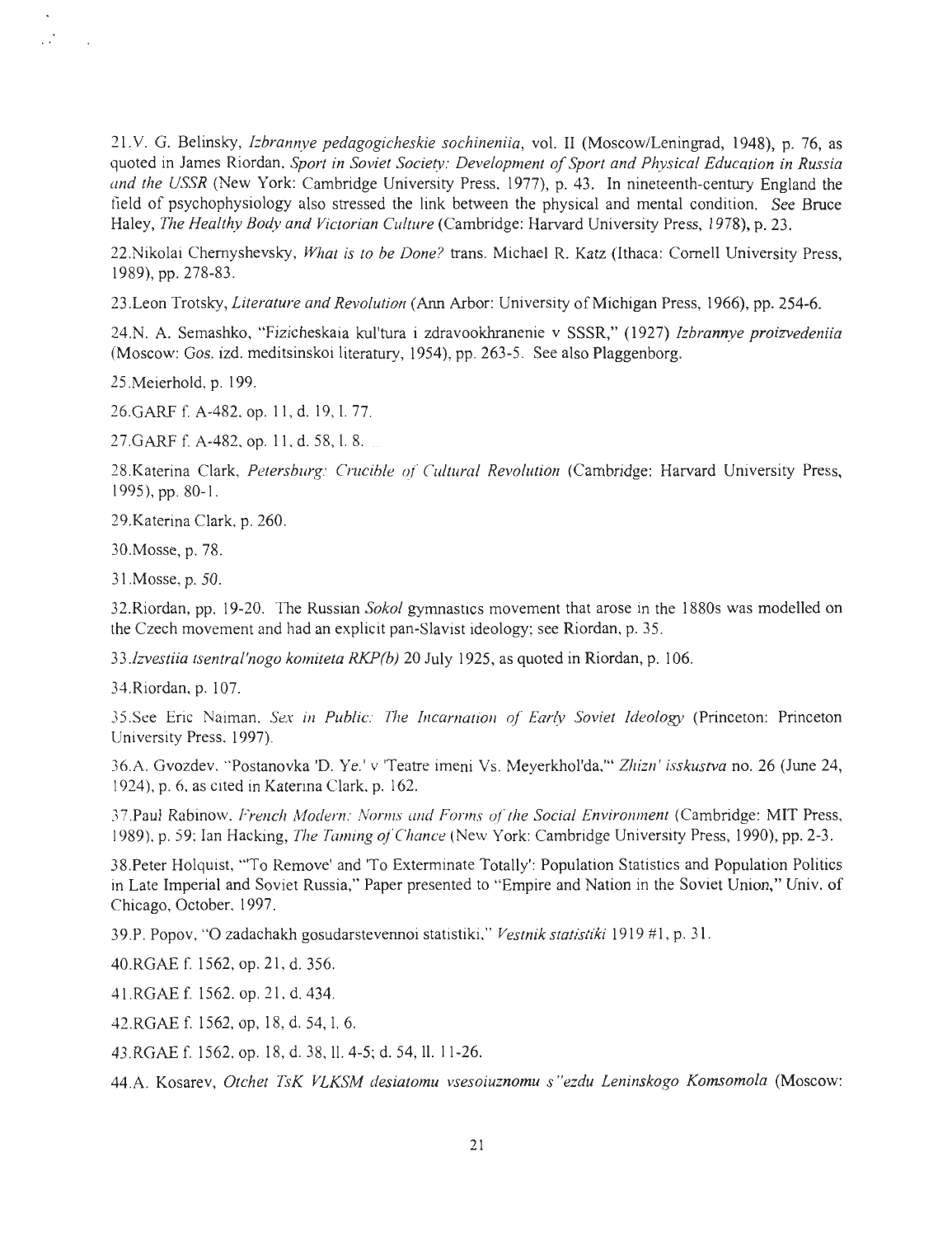Molodaia gvardiia. 1936), p. 21 .

45. Hacking, pp. 107-109.

46. RGAE f. 1562, op. 18, d. 54, l. 1.

47 .Hacking, pp. 168-9; Rabinow, p. 327.

48 .David L. Hoffmann, "Mothers in the Motherland: Stalinist Pronatalism in its Pan-European Context." Paper presented at AAASS Conference, November, 1997.

49 .V. V. Bunak, "Antropometriia kak metod sotsial'noi gigieny," in A. V. Molkov and N. A. Semashko, eds., *Sotsial'naia gigiena: Rukovodstvo dlia studentov-medikov vol.* 1 (Moscow/Leningrad: Gos. izdatel'stvo, 1927), pp. 84-91.

50 .GARF f. A-482, op. 11, d. 58, l. 27.

51 .Gimnastika *na predpriiatiak,* p. *25.*

52 .A. V . Mol'kov. ed. *Shkol'naia gigiena* (Moscow/Leningrad: Gos. izd. biologicheskoi i meditsinsko <sup>i</sup> literatury, 1937), pp. 360-71.

53 .Riordan, pp. 69-76. See also Plaggenborg, pp. 70-1.

54. GARF f. A-482, op. 11, d. 58, 11. 19-20.

55. GARF f. A-482, op. 11. d. 40, 1. 81.

56.Robert Edelman, *Serious Fun: A History of Spectator Sports in the USSR* (New York: Oxford University Press. 1993), p. 34.

57 .Riordan. p. 122 .

58. Keys, pp. 11-12.

59.Riordan. p. 137; Fizkul'tura *i sport* 1937#1, pp. 4-5.

60.RTsKhIDNI f. 17. op. 3, d. 978. 1 . 130.

61 .Fizkul'tura *i snort* 1937 #I . pp . 6-15 : Riordan. pp . 127 . *140.*

62 .TsMAM f. 528, op . 1 . d. 383 . 1 . 46.

*63 .Izvestiia* July 26, 1938 . as cited in Edelman. p. 44.

64.Riordan, pp. 35-36. See also Josh Sanborn, "Empire, Nation, and the Man: Conscription and Political Community in Russia. 1905-25" (Dissertation, University of Chicago, 1997), chapter 5.

65 .GARF f. 7576, op. 2, d. 153, ll. 2-3.

66.GARF f. 7576. op. 2, d. 245, 11 . *2-6: Fizkul'tura i sport* 1937 #1, p . 14: #2, pp. 4, 12 : #13, p. 15 ; GARF f. 7576, op. 2, d. 183, 1. 117 .

67 .See for example GARF f. 7576, op . 2, d. 210, 11 . 1-10 .

68. GARF f. 7576, op. 2, d. 153, l. 5.

69. GARF f. 7576, op. 14, d. 2, l. 1.

70. For further discussion, see Keys, p. 16.

<sup>71</sup> .GARF f. 7576, op . 2, d. 153, 11 . 3-4 . The report also paraphrased a German article that claimed Hitler